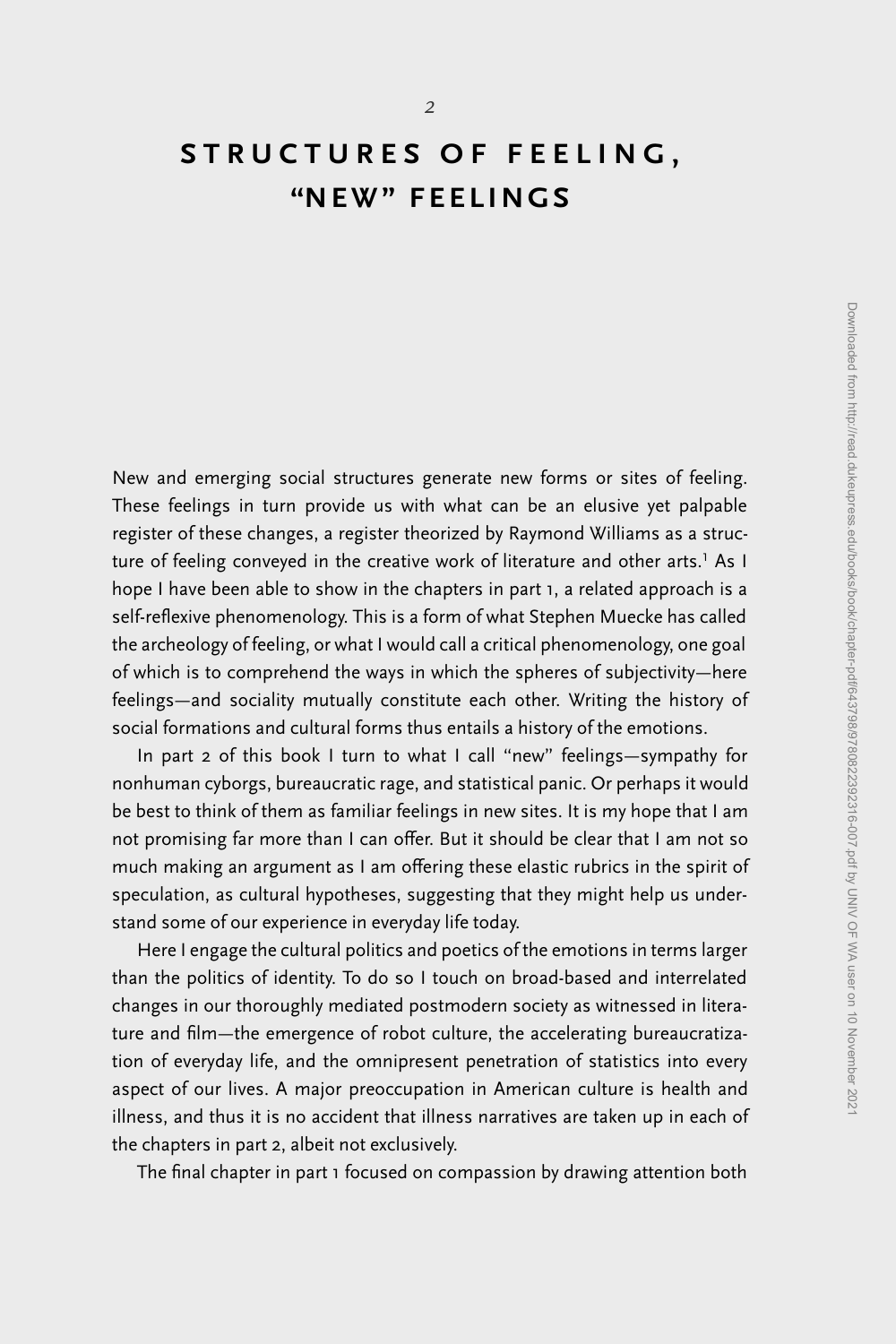to the liberal narrative of compassion, with the suffering body as its subject, and to the rhetoric of compassionate conservatism invoked by the George W. Bush administration—a rhetoric, drained of sympathy, that serves as a screen for economic conservatism. Sympathy is also the subject of the first chapter in part 2. But it is sympathy found in a surprising place. As I mentioned in the introduction, the psychoanalyst Christopher Bollas and the historian Peter Stearns have argued that consumer culture promotes the cultivation of a self devoid of subjectivity, a self that conceives of itself as an object and functions without friction in the world. If the philosopher Charles Taylor has brilliantly traced what he calls the growth of forms of inwardness as the process of the making of modern self, we have been witnessing the atrophy of those forms. But sympathy is in fact circulating in another site, one in which we are sutured to nonhuman cyborgs in an emotional economy that links us to emerging imaginative, virtual, and material worlds.

The emergence of the science of cybernetics since the Second World War, in addition to the recent developments in robotics, neurology, and artificial life, has generated ''new'' feelings, or familiar feelings, for the new beings (fictional, virtual, and material) that are nonhuman cyborgs. Robots have been present for years in the cultural imagination but suddenly they are everywhere—in short stories and books and films. Virtual beings are appearing on cinematic screens and in video screens in art galleries. I predict these virtual as well as material beings—robots in various guises and shapes—are on the cusp of populating our everyday life. I call these feelings of attachment to this emerging life-form ''prosthetic emotions,'' and I am interested in particular in the emotion of sympathy, hence the title of the chapter—''Sympathy for Nonhuman Cyborgs.'' Sympathy is a social emotion and as such tends to promote reciprocity, mutual interdependence, and thus intersubjectivity. Suffering engenders sympathy, as it should, and illness is a ubiquitous form of suffering, one that in our technological imagination extends to the nonhuman world where even nonhuman cyborgs fall sick. In this chapter I consider works of science fiction mainly from the late 1960s to the 1980s (among them Arthur C. Clarke's trilogy *A Space Odyssey* and the film *Blade Runner*); the everyday practice of treating media as well as robots as if they were people (My Real Baby, Cog, and Kismet); and theories of technoartifacts and the emotions.

In the chapter ''Bureaucratic Rage'' I speculate about a class of feelings I call the bureaucratic. Bureaucracies of all kinds both require our participation in their machinations and thwart it. Randy Martin in *Financialization of Daily Life* calls this "bureaucratic suffering" (4), and the sociologist Ruth Gilmore, in her research on the prison industry in California, has brilliantly referred to the ''in-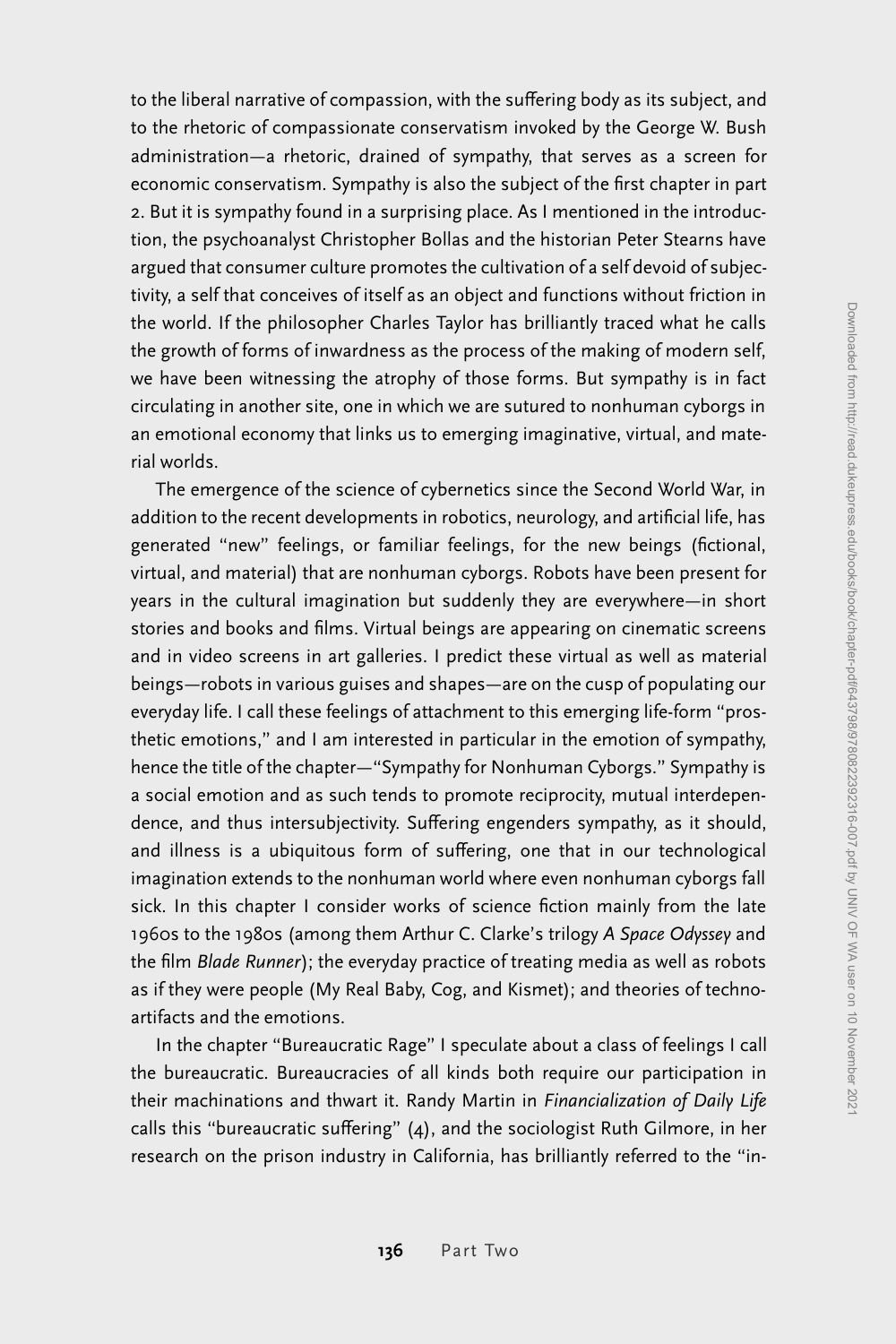frastructure of feeling'' that is produced by such totalitarian systems. My focus is on the feelings engendered by the experience of taking care of people and having to negotiate our health-care system. I draw on three memoirs from the mid-1980s to the early 1990s that deal with AIDS, Alzheimer's disease, and schizophrenia in the context of brazen bureaucracies. I consider them prescient works, calling our attention in that period to the emerging health care crisis in this country while focusing on diseases that were then both harrowing and baffling (what was AIDS, Alzheimer's, schizophrenia?). Raised to a new pitch in today's consumer culture, illness is an existential reality, a national scandal, and a consumer good, with the preservation of our health sold to us as our individual lifework and as shortcomings to be surmounted and bodily improvements to be undertaken. Illness has spawned virtually impenetrable and bloated bureaucracies in the United States that are, using Hendrik Hertzberg's term, ''sadistic'' in complexity, thereby generating what I call bureaucratic feelings, with rage a prime example. As is preeminently clear, the state of health care in the United States is a national disaster, with the revelations in February 2007 of the disastrous state of care of wounded soldiers in the so-called outpatient facilities at the Walter Reed Army Medical Center in Washington, D.C. a shameful case in point.

Finally, in the last chapter of part 2 my focus is on the deployment of statistics that address our health. If a diagnosis of illness, along with the requisite sheaf of statistics, can result in panic, today the very possibility of the *loss* of health insurance—in addition of course to the lack of it in the first place—is itself a source of intense anxiety for millions of people, thus disclosing the painfully iatrogenic nature of what is euphemistically referred to as our health care system.

In the introduction I referred to the distinction that Fredric Jameson makes between the culture of modernism, characterized by a psychology of depth, and the culture of postmodernism, characterized by a waning of the psychological emotions. This distinction underwrites the chapter on statistical panic where I contrast the technological culture of modernity, condensed in the figure of the train, with that of postmodern media culture. In *The Origins of Postmodernity* Perry Anderson calls the televisions and computers of our media culture ''perpetual emotion machines'' pouring ''out a torrent of images'' and ''transmitting discourses that are wall-to-wall ideology'' (89). For Anderson, the technological transition to postmodernity is marked by the introduction in the early 1970s of color television, a media machine whose tsunami of images virtually silences art. In my chapter ''Statistical Panic'' I open with a media story from television, an episode from a prime-time tv medical drama whose message is the supposedly supreme clarity of truth provided by statistics (this is one of the omnipresent discourses of which Anderson speaks). But I hold on to the interrogating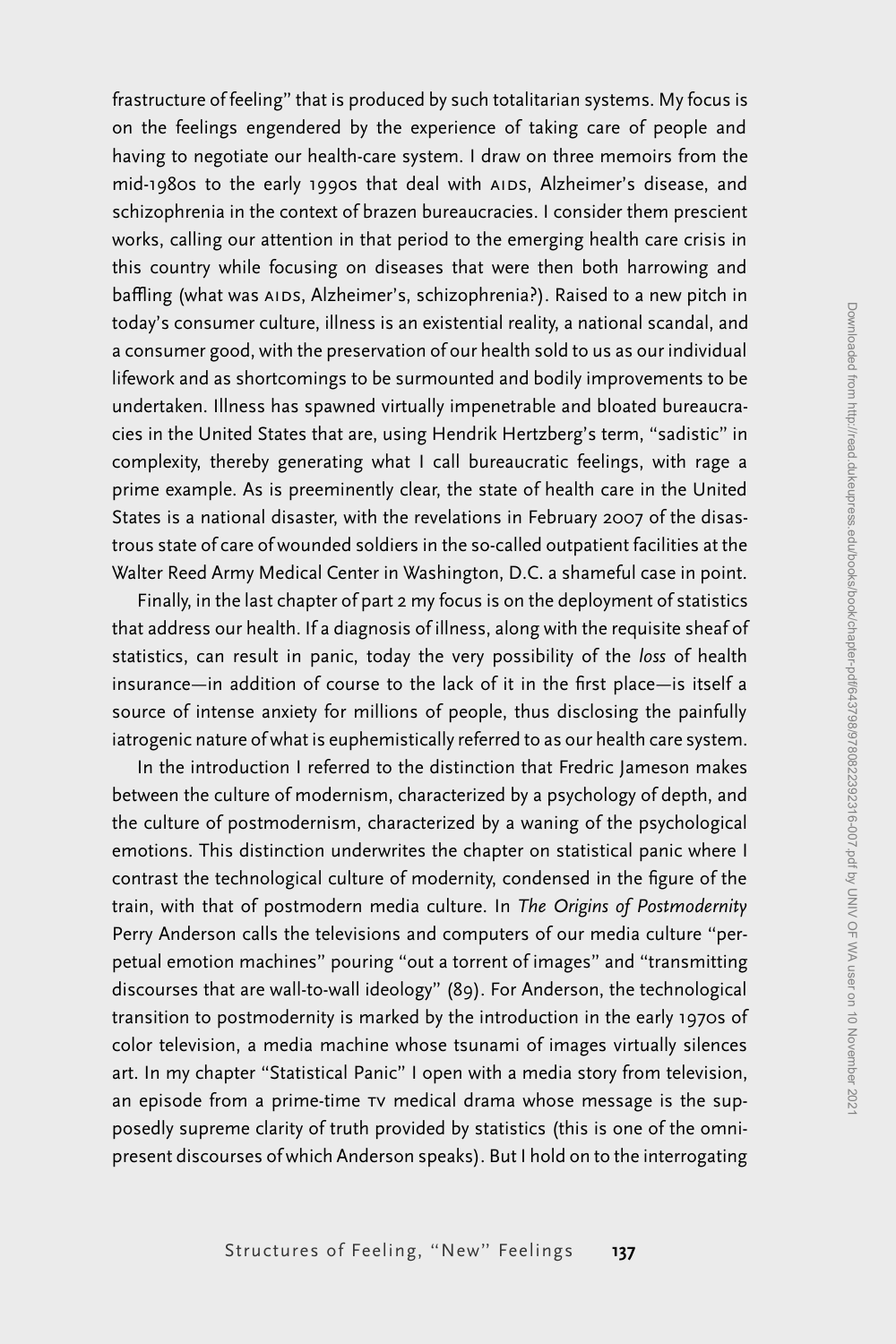force provided by the expressive work of art in an age of digital reproduction, turning to autobiographical texts that offer us an analysis of the cultural politics of these statistical emotion machines of mass culture as well as a poetics of the emotions.

Thus literary and cinematic emotions can disclose to us the social structures of our world. These emotions can also be understood, as I mentioned in the introduction, as having structures of their own. For humans and nonhuman cyborgs the dynamic at work is the mutual constitution of subjectivity along an axis defined by lack of feeling and fullness of feeling for others. Statistical panic may oscillate with statistical boredom. The state of bureaucratic rage may be followed by that of bureaucratic depression, when no redress is forthcoming, with bureaucratic rage and depression constituting a significant strand in the structure of feeling of postmodernity.<sup>2</sup> In a similar vein I find exceedingly suggestive the work of the anthropologist Emily Martin. She brilliantly suggests that mania, understood as the opposite of depression, provides the emotional resource for financial risk-taking on the immense level required for global capitalism. Thus for her, mania and depression taken together constitute another structure of feeling of postmodernity. It should not escape our notice that the names of these feelings themselves signify illnesses.

Finally, how can we understand the distinction between the sequencing of the emotions, which has more prominence in part 1 of this book, and the structures of feeling characteristic of postmodernity, which is more in evidence in part 2? In terms of structures of feeling, it is striking to me that the emphasis, with the exception of the chapter on sympathy for nonhuman cyborgs, is not first on the psychological emotions but rather on intensities—whether the shock of the new of modernity or the statistical panic of postmodernity. With intensities, it does not so much seem that it is a case of *sequencing* as it is of *oscillation*—of the replacement of panic by boredom, or mania and rage by depression—where there is no narrative of the emotions but rather an oscillating series of states. Similarly it could be said in the televisual conversion of shame into a peculiar form of pride there is no narrative of the psychological emotions; rather it is a matter of intensities that can morph into affects resembling shame and pride and back again. At the same time the challenge is to understand *that* feeling—or structure of feeling—in the context of a broader framework of the emotions, by owning that intensity and converting it to something else or finding a way to narrate it differently. As we see in Yvonne Rainer's MURDER and murder, the challenge is to have panic yield to an articulate anger (in her case her anger is one that strategically draws on the alienation effect), or in Marion Roach's *Another Name for Madness*, the challenge is for rage to yield to outrage.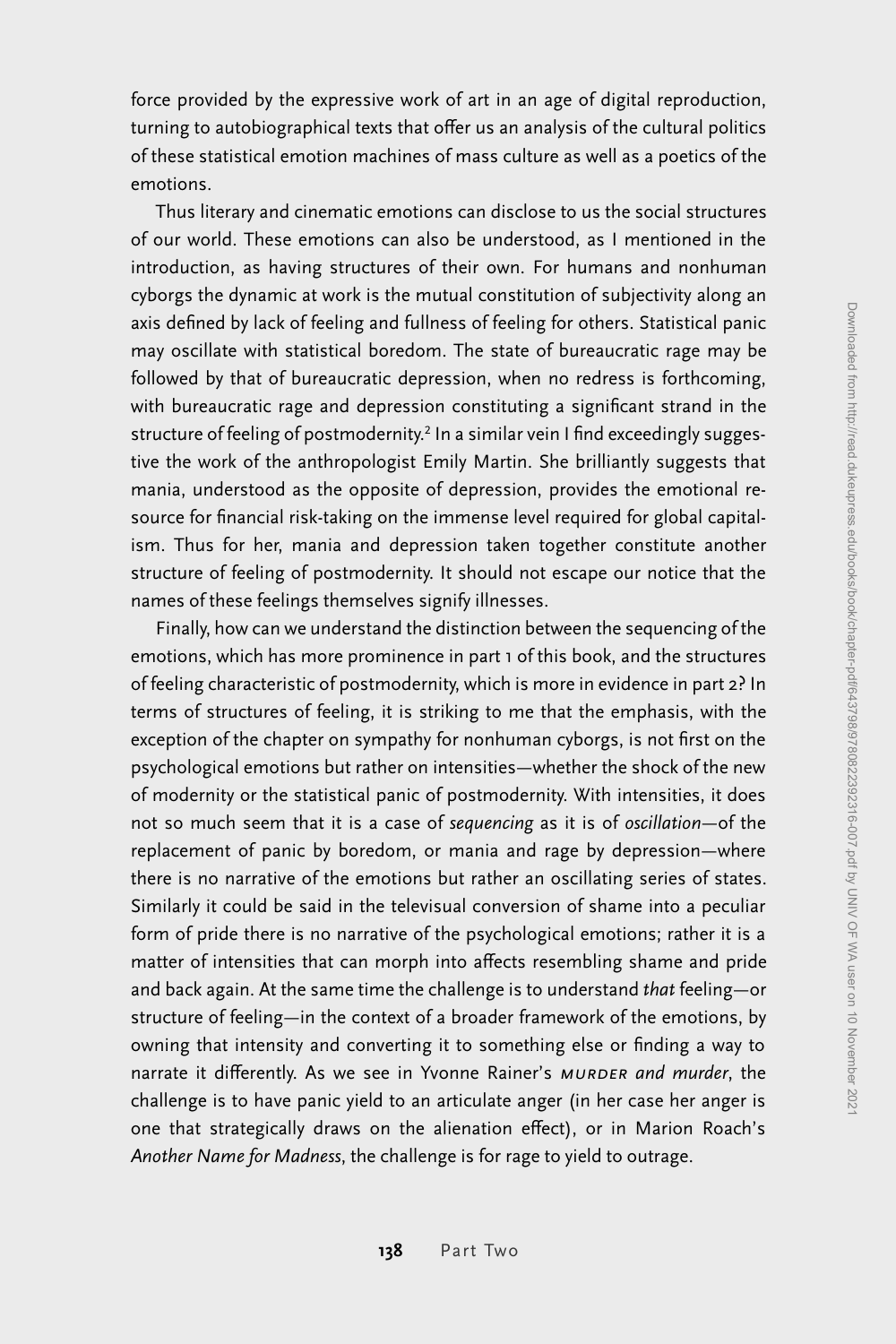## SYMPATHY FOR NONHUMAN CYBORGS

*five*

I always used to wonder, do machines ever feel lonely? You and I talked about machines once, and I never really said everything I had to say. I remember I used to get so *mad* when I read about car factories in Japan where they turned out the lights to allow the robots to work in darkness.

—Douglas Coupland, *Microserfs*

Turing, who demonstrated that a self-reproducing machine was theoretically possible, was a logician, and understandably limited the problem of self-reproduction to asexual techniques; but if we are interested in the problem of human simulation, the race of automata must be perpetuated not only by knowledge but by passion. . . .

The creation of a human automaton would require an affect system.

—Silvan Tomkins, *Shame and Its Sisters*

Signification, technology, and subjectivity coevolve. —N. Katherine Hayles, *My Mother Was a Computer*

In Donna Haraway's lively little book *The Companion Species Manifesto* she turns to the marvelous species that is comprised by all manner of dogs. She calls our attention to the process of the coevolution of species as well as to the serious pleasures offered by the cohabitation of humans and dogs. ''Love, commitment, and yearning for skill with another are not zero sum games," she insists. Haraway singles out the happiness that arises in the discipline of dogs and humans developing expertise together. She underscores the generative nature of working together with mutual respect, a process that fosters ''acts of love like caring about and for other concatenated, emergent worlds'' (61). What is involved is no less than the forging of new kinship structures, which are characterized ideally by trust and respect. In such a case I understand love as a ''prosthetic emotion,'' one that connects us to beings in the nonhuman world—both the world of nature and the technological world (I understand that these are problematic terms but I use them here for the sake of simplicity). What is at stake is the creation of a continuum or interpenetration between these worlds, one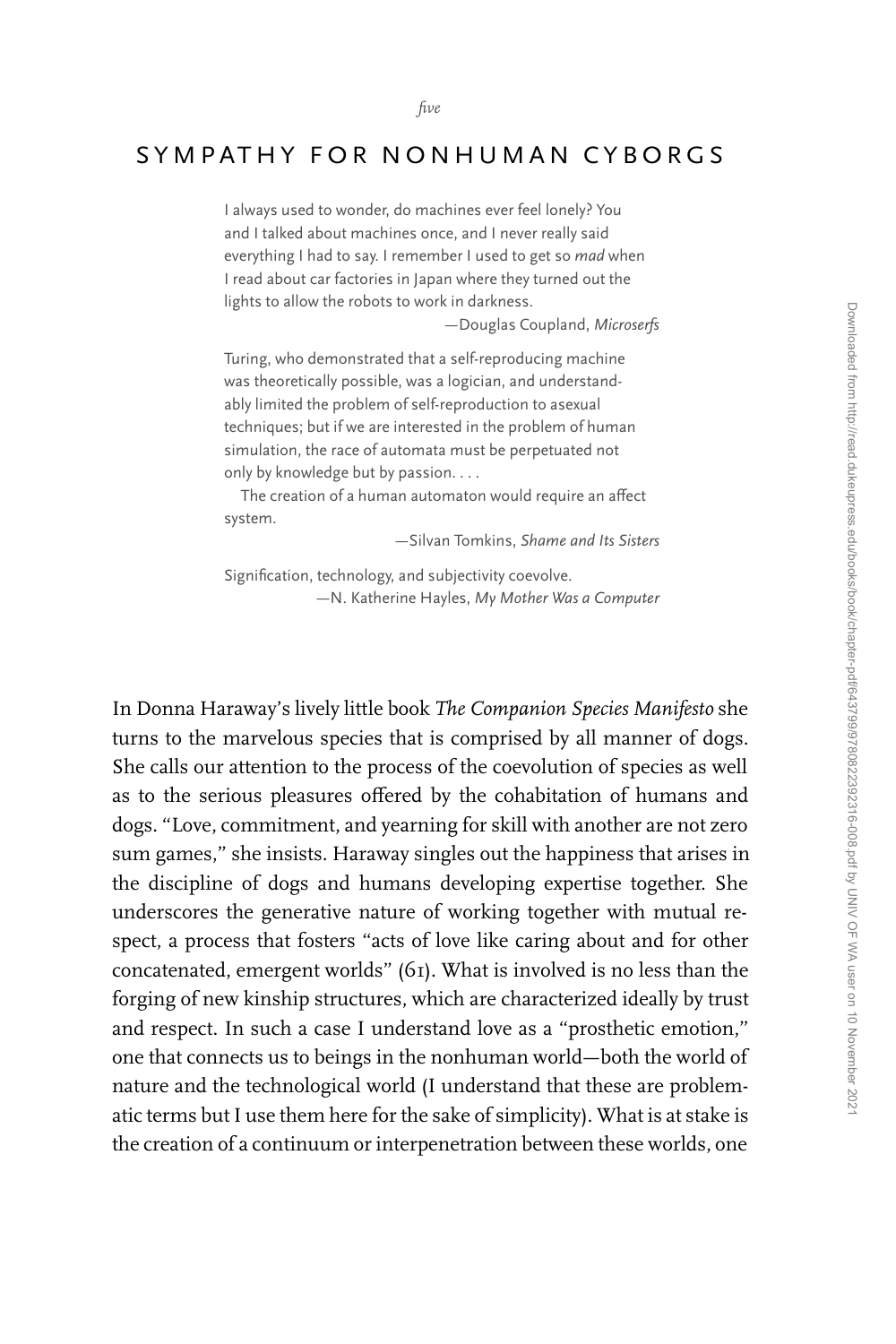suggested by the conviction that we are living in a posthuman age. Thus I understand prosthetic emotions as a subset of social emotions.

With regard to our emerging digital culture, the dominant discourse of the emotions is not that of the social emotions or dispositions—love, care, and respect—but rather that of intensities. Mark Hansen in his excellent book *New Philosophy for New Media*, for example, theorizes the coevolution of the human body and the digital technosphere through the radical aesthetic interface provided by new media artworks themselves. Hansen offers a strong and subtle argument that our bodies, brought into contact with the digital in these new ways, *experience* the virtual. He also vividly testifies to the new experiences of time and space, of perception and embodiment, that emerge in the process—the affects of bewilderment, vertigo, strangeness, disorientation, and irrelevance. I consider these to be nonsubjective affects in the Deleuzian sense and they are not my concern here.1 Rather my story will take the form of a more sentimental tale, one that might be called a science fiction itself—except that I have come on some fundamental level to believe it.

Why have I chosen the phrase ''prosthetic emotions''? One widely held view of technological development is that of an increasingly elaborated regime of tools and machines—prostheses—that extend and amplify the capabilities of the human body. Thus the various strengths of the body are understood to be augmented by prostheses in the broadest sense: the muscle power of the arm is heightened through the lever, the sensory function of the eye through the telescope, and the computational-solving skill of the brain through the computer. To a great extent this narrative is based on an ideology of progress defined in terms of increases in efficiency and in productivity—in short, a kind of economic rationality. But if we turn our attention to the emotions, we find another narrative of technological development, one that does not privilege cool rationality but rather empathetic understanding. Over the long history of western culture, rationality has generally been contrasted with emotion—where reason is accorded positive value and emotion is considered a potential pathogen. But in the complementary narrative of technological development that I sketch below, the emotions themselves are considered a strength, not a weakness. More precisely, specific emotions are sanctioned in the narratives I single out in this chapter—the complex of emotions we designate by such words as sympathy and love and trust.

The history of the reception of technology in America itself has an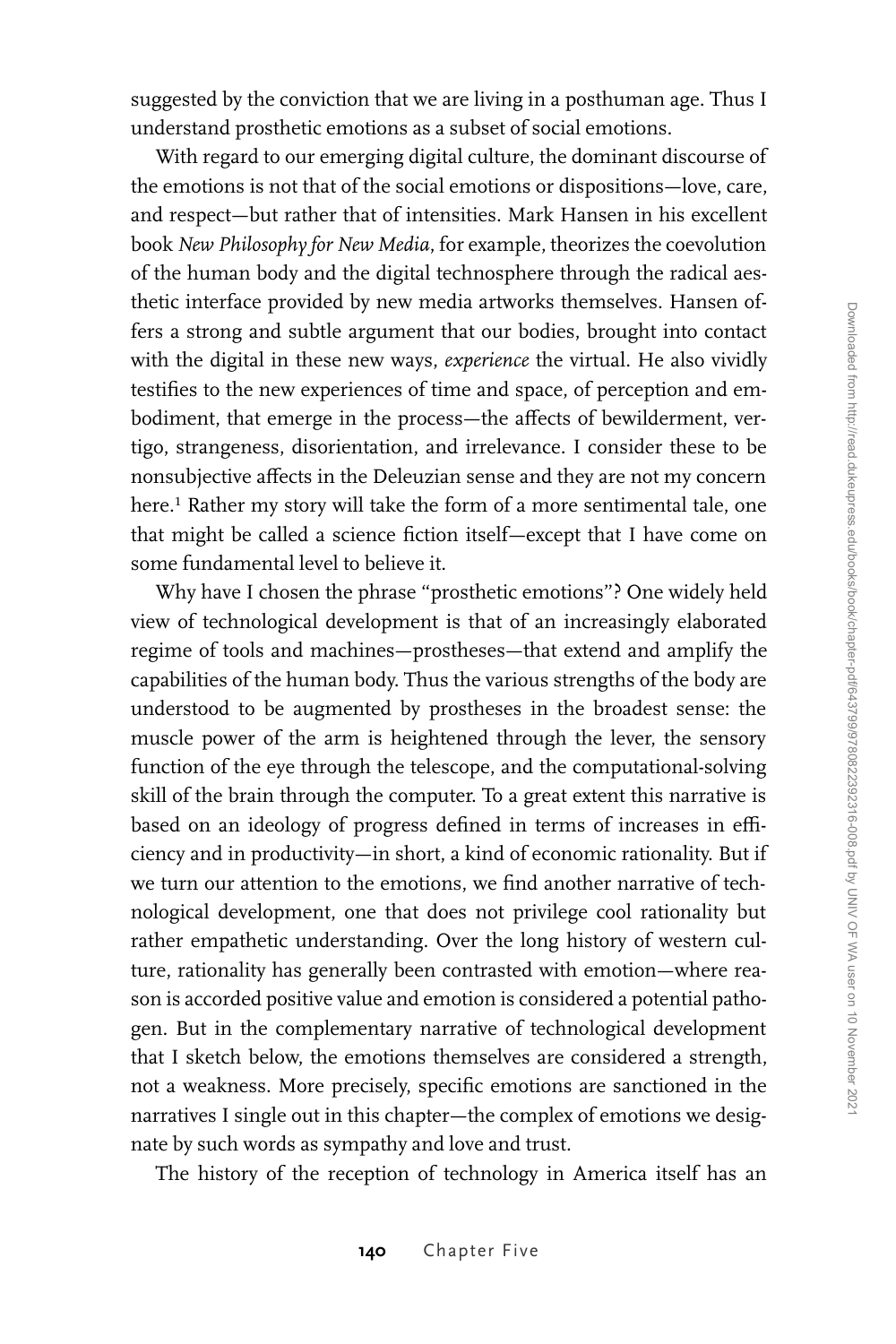affective history, one marked by the oscillation between the opposite emotional poles of technophilia (the ecstatic embrace of technology) and technophobia (the fear of technology).<sup>2</sup> I want to underscore a *third* tradition of the reception of technology in American culture—and more broadly, western culture. This tradition is captured in the words of the computer geek I invoke in my epigraph from Douglas Coupland's *Microserfs*, a novel about employees from Microsoft who leave the company to form their own business. ''I used to wonder,'' he says sympathetically, ''do machines ever feel lonely?'' He feels neither in awe of nor threatened by technology as embodied in robots. Neither the technological sublime nor technological determinism are at stake for him; neither technophilia nor technophobia characterizes his response. Rather the emotions of everyday life are entailed. He feels sorry for the machines. He feels a warm and knowing sympathy for them. He feels distressed—indeed angry—that these robots have been forced to work in a car factory in the dark, thus sentenced to a space from which sociability has been struck.

He has, in other words, "a feeling" for these working robots. I am evoking here *A Feeling for the Organism*, the title of Evelyn Fox Keller's influential biography of the geneticist Barbara McClintock. Keller's book has been taken up by feminists—including Alison Jaggar in her essay "Love and Knowledge"—as offering an alternative model for scientific research, one based not on detachment but rather on a feeling of closeness to the subject of one's research, a feeling described by Keller in terms of affection, empathy, kinship, and a love that respects difference.<sup>3</sup> That feeling here might best be called sympathy. Hence I have given this chapter the title ''Sympathy for Nonhuman Cyborgs,'' by which I mean to honor the work of both Evelyn Fox Keller and Donna Haraway, whose seminal essay ''Manifesto for Cyborgs'' appeared almost twenty-five years ago. Indeed my own chapter can be understood as a low-keyed manifesto in favor of respect for the material lifeworld for which we are collectively responsible. I thus depart from much of the criticism in technoscience studies that diagnoses our cultural response to innovation in terms of unrelieved anxiety. In this chapter I reserve the capacious term "cyborg" for nonhuman technoartifacts.

In the first and longest section of this chapter I discuss three texts in American science fiction and film from the late 1960s to the 1980s-Arthur C. Clarke's trilogy *A Space Odyssey* (1968, 1982, and 1987), Philip K. Dick's novel *Do Androids Dream of Electric Sheep?* and the subsequent film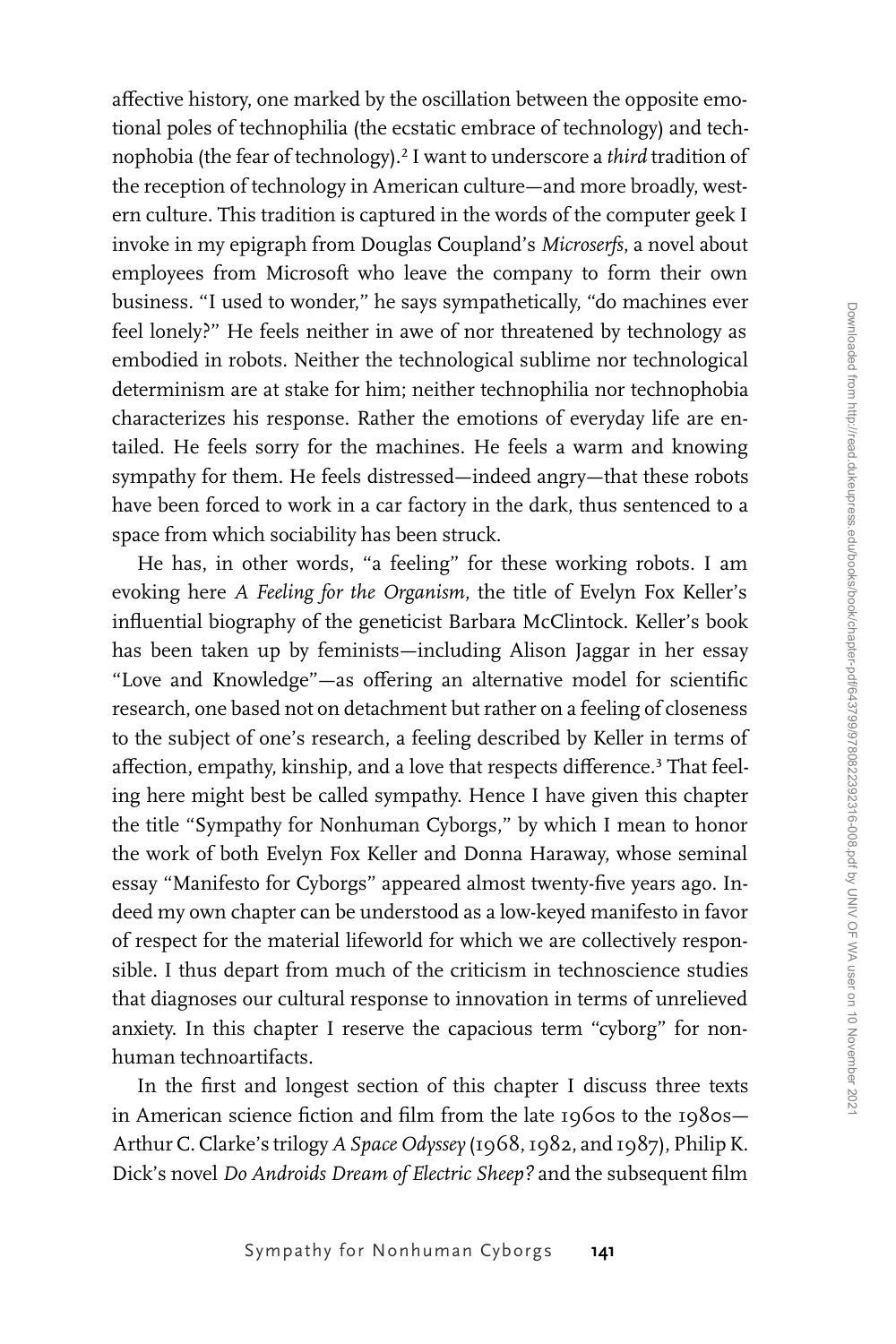*Blade Runner* (1968, 1982), and the film *Silent Running* (1972). In these works emotions are attributed to machines in the form of computers, replicants, and robots.∂ I then jump to the twenty-first century, turning to Michael Cunningham's novella *Like Beauty* where new kinship structures are forged not between a human and a nonhuman cyborg, but rather between a nonhuman cyborg and a serpentine-like alien from another planet. In this quartet of texts, artificial entities are endowed with life through the attribution of an emotional nature to them, in particular through *their* capacity for sympathy and for self-sacrificial behavior. The nonhuman cyborg is for the most part figured as a hybrid organism endowed with feeling—that is, as an artificial entity that becomes an organism precisely because of its capacity for feeling. One of my primary interests in this chapter is thus to suggest a trajectory of technological evolution by touching on these terms—artificial intelligence, emotional intelligence, artificial emotions, and artificial life. Crucial to this development is precisely the sympathy of humans for nonhuman cyborgs, with bodily suffering (including illness) calling this feeling forth. Thus subjectivity is figured as being mutually constituted, in Donna Haraway's words, in ''acts of love like training in Vicki Hearne's sense breeds acts of love like caring about and for other concatenated, emergent worlds'' (61).

In the second section of this chapter I turn from the representation of the intersubjectivity of these species to touch on the sociology of humantechnology interaction in the age of media and the robot. My stress is on the ordinariness of these interactions, where our experience of our technological habitat is what we would call sociable—that is, created by the binding emotion of sympathy, an attitude of respect, and a comic view of everyday life. In the final section I consider theoretical work on the emotions and technology, and I conclude on the note of a feeling for the cyborg (both human and nonhuman) as I perform it myself—namely sympathy for literary nonhuman cyborgs.

My method is in great part the accumulation of texts from different domains—fiction, sociology, artificial life, anthropology, neurology, theory, and studies of the emotions—that point to this phenomenon of an emergent feeling for the nonhuman cyborg. This strategy is intended to simulate the process of our accommodation to our evolving technological habitat. But accommodation is too weak a word because it suggests a dimension of capitulation. For me the accumulation of these texts—and I could refer to many more—has had a cascading effect, one that proves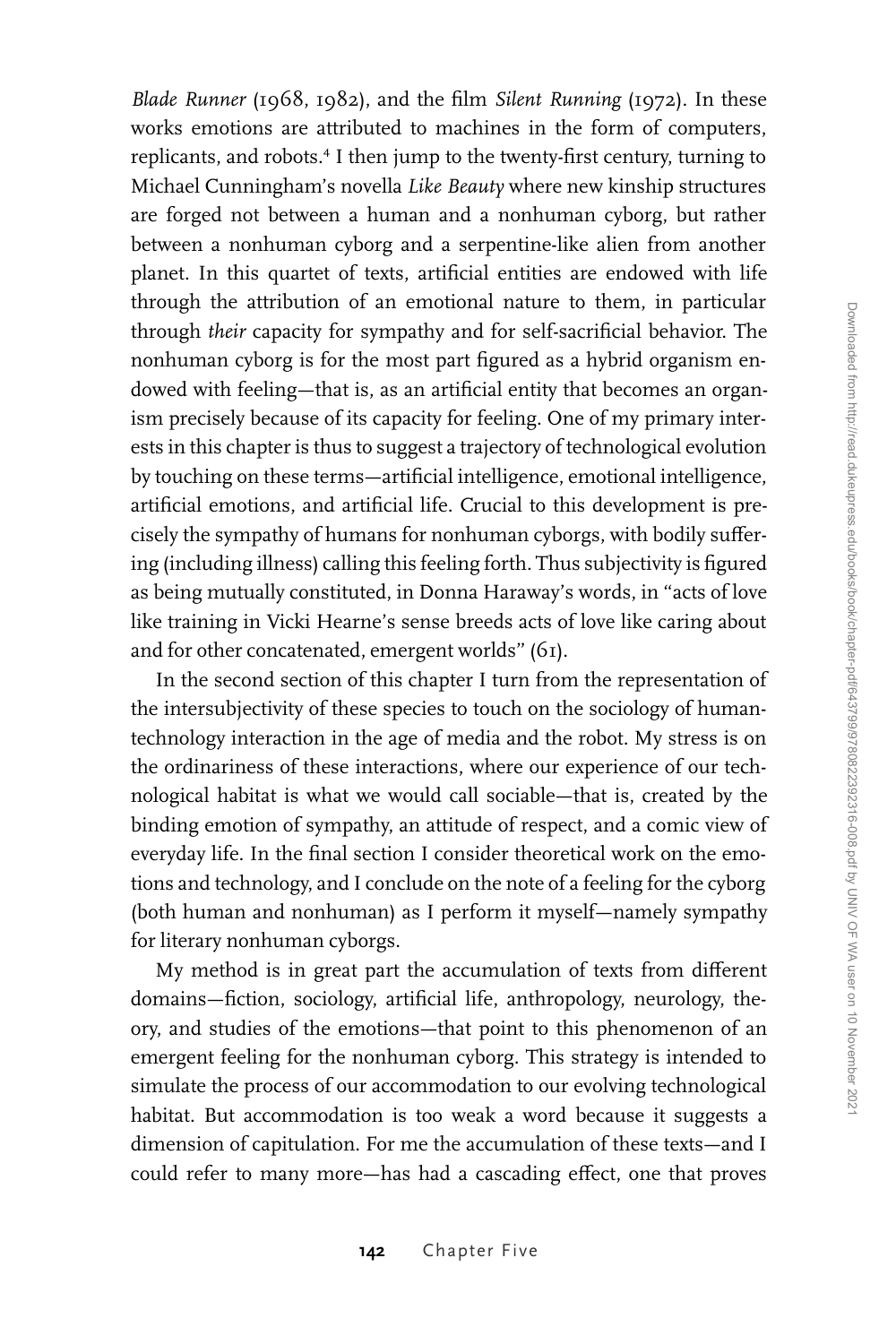persuasive about what our future holds for us. And indeed the beginning of that future is now. If over the course of decades popular literature and film have been attuning us to cohabitation with nonhuman cyborgs, today robots are *everywhere* in the visual media where they are rapidly populating our cultural imagination. Given the advances in computer animation techniques and other digital technologies, today these figures are more convincing, more compelling, and more *lifelike.* Consider Steven Spielberg's *AI* (2001). Consider the independent film *Robot Stories* (2002), a quartet of love stories about robots, the first of which is about a baby robot (or a robot baby) and the last of which is about a widower whose late wife appears to him as a virtual being. Consider the film *I, Robot* (2004) starring Will Smith, which is based on Isaac Asimov's 1950 collection of short stories under the same title. Consider the summer 2007 blockbuster film *The Transformers*, a goofy sentimental action film that is a cross between *E.T.* and *Star Wars.* It features two strains of robots characterized by Kleinian emotional splitting—hatred and rage on the one hand, and sympathy and caring on the other. The good autobots (''auto'' is for autonomous) are sensitive to humans, and in turn the two teen-aged heroes—a boy and a girl—come to respect and trust and have sympathy for them (tears are shed when one of these autobots is gravely injured). At the end the two adolescents form a nuclear family of sorts along with their newfound guardian, the autobot action figure that can morph into a car. Diminutively named Bumblebee, he inspires affection and is portrayed as a much better parental figure than is the boy's bumbling biological father. This familiar narrative has historical precedents, to which I now turn.

**1**

In western culture there is a long history of the blurring of boundaries between the animate and the inanimate—a history that in the past three centuries has in particular involved humans and nonhuman cyborgs.∑ An important strand in this history is precisely the attribution of the emotions of sympathy and love to the inventions made in our bodily image. Prominent examples include Mary Shelley's famous Frankenstein-created creature whose nineteenth-century heart appropriately swells with sentiment and pounds with fear, and Frank Baum's Tin Woodman in *The Wizard of Oz* who yearns for a heart and whose wish is granted even if only in Dorothy's dream*.* We could cite as well the whimsical characters created by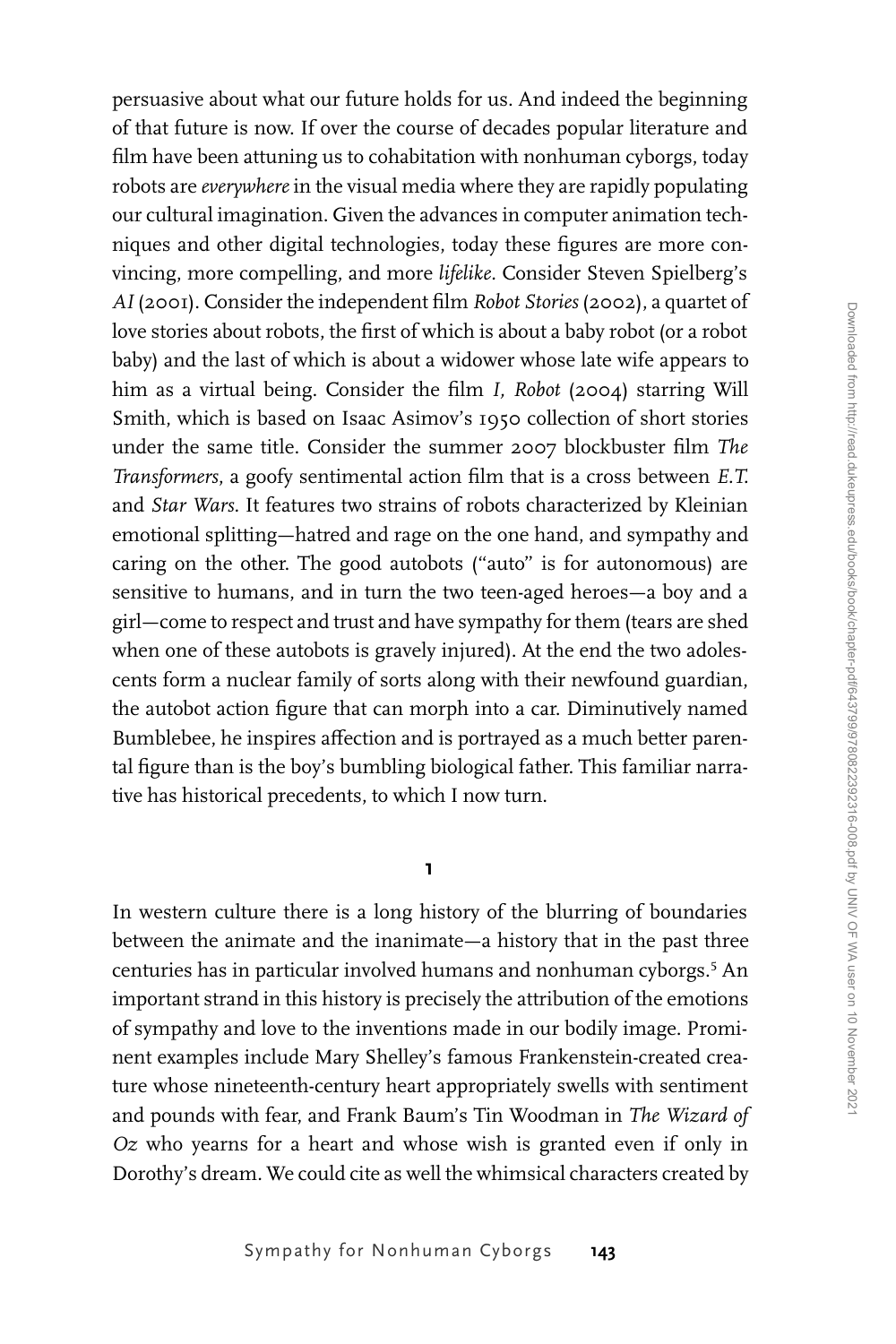Stanislaw Lem in *The Cyberiad*, notably the two appealing idiosyncratic robots named Klapaucius and Trurl who write love poems out of the bits and pieces of mathematics and science. We could refer to Robbie in *I, Robot*, the companion robot to a little girl who comes to see him as a feeling friend and whom he melodramatically saves from a sure death. That our inventions will possess a good heart would seem, in other words, to be a deep dream (if not the only dream) of what I would call our technological unconscious.

But what might have been a wish some three hundred years ago now seems much nearer to reality today.<sup>6</sup> That our inventions will be capable of artificial emotions—emotions that can't be distinguished from genuine emotions, thus eliminating the distinction altogether—seems within possible reach. As an important speculative case in point I turn first to Arthur C. Clarke's *A Space Odyssey*, a classic science fiction narrative that exemplifies the cultural logic of emotional growth across the spectrum of scientists and nonhuman cyborgs, one made possible by the very projection of the emotions as prostheses that create relationships of attachment in the psychoanalytic sense. Strict boundaries are definitively erased in the process, thereby creating new kinship structures.

Spanning sixty fictional years, the first three novels of *A Space Odyssey* trace the emotional evolution of three of its characters—the young and dispassionate astronaut David Bowman, the central computer intelligence known as  $HAL$ , and Dr. Chandra, the computer scientist devoted to  $HAL$ . In the first and best known of the volumes (no doubt because of the celebrated film *2001: A Space Odyssey* directed by Stanley Kubrick), наг is presented as a computer possessing artificial intelligence as it is commonly defined. With his English-speaking male voice, he exhibits extraordinary computing ability. But when his skill goes tragically awry the resulting malevolent behavior toward humans leads them to completely disable him.

Most readers of *A Space Odyssey* stop after the first volume. This is a mistake. We learn in the second volume that  $HAL's$  behavior was all the result of an unfortunate glitch in his program. He was sick, we could say, and he has returned to health. Over the course of the next sixty years (and the next two volumes in the series), HAL evolves into a disembodied entity possessing an emotional intelligence so deeply altruistic and wise that it is characterized as spiritual.π Thus in the first three books of *A Space Odyssey* the capacity to respond to a situation with sustained feeling, not just logic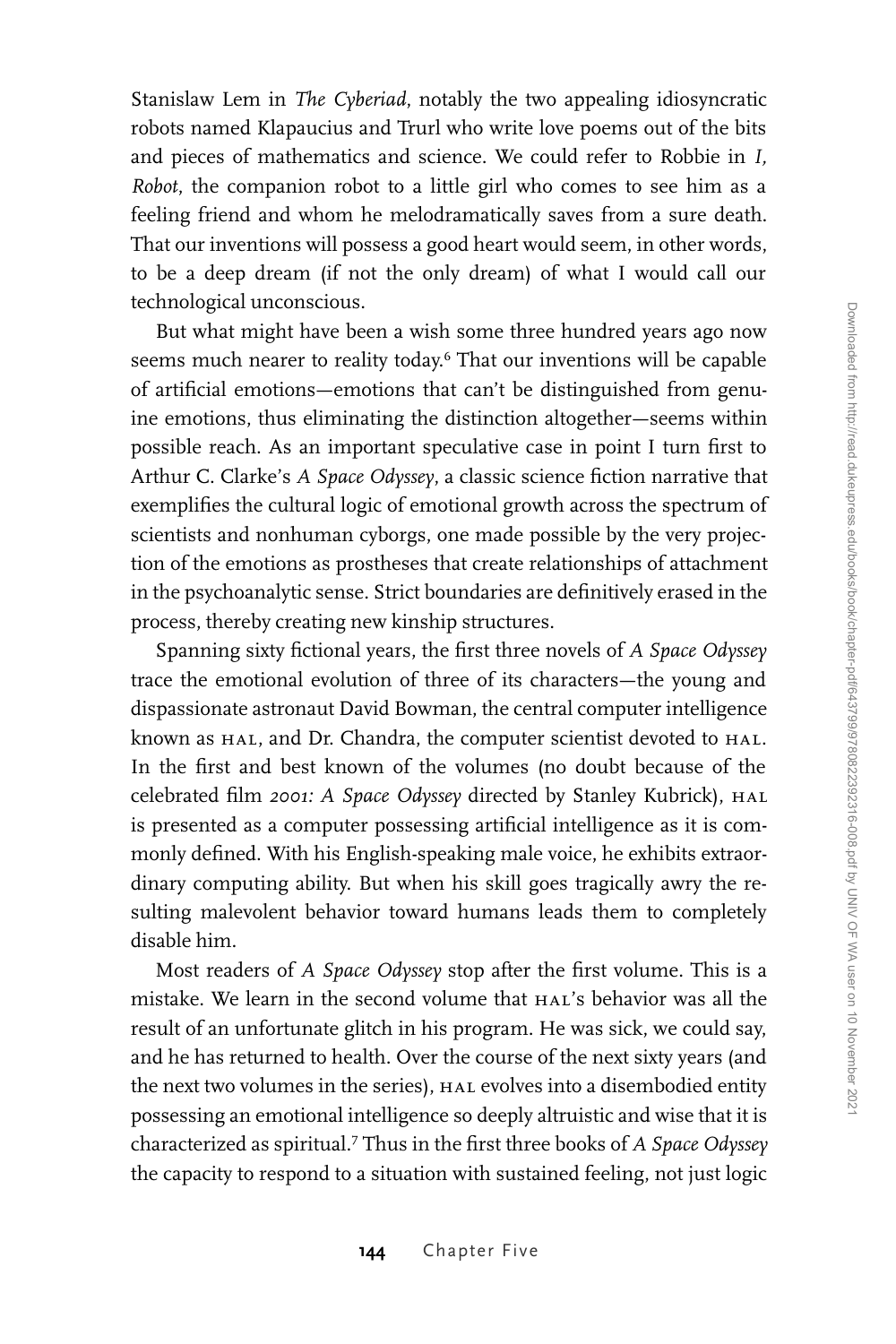or reason, is ultimately figured as an *evolutionary strength* and as a critical component of life, whether biological, electronic, or spiritual. How does this transformation come about? Critical to the evolution of HAL are his relationships with humans—Dr. Chandra, the scientist who invents him and loves him, and the wary astronaut David Bowman who comes to trust him again.

In *Understanding Media* Marshall McLuhan writes about the relationship between the human body and technological invention in terms of ''autoamputation,'' observing that a given technology serves to decrease stress on the part of the body at stake. In *A Space Odyssey* the emotional feedback loops that are created serve precisely to redress the initial ''numbness'' that McLuhan noted. But here it is *emotional numbness* that is repaired. For it is also the case that both the cool Bowman and the efficient Chandra are transformed in their long contact with HAL over time. We learn in the second volume of *A Space Odyssey* that Bowman had repressed an intense emotional past characterized by strong emotions of attachment (his grief at the death of his brother is compounded by guilt for having been intimately involved with his girlfriend). Indeed it was this profound emotional reservoir that was crucial in his honored selection as a cosmic probe. Ultimately Bowman is released from the emotional emptiness of professional technoculture through his encounter with beings superior in both scientific and emotional respects.

Similarly Dr. Chandra, depicted as unemotional in the extreme, himself awakens into an emotional existence as HAL comes back to life (he also dies of a broken heart when later separated from HAL). It is Chandra who is given the role of insisting that computers can possess emotions. Indeed the ontological status of computer emotions is for him not even a matter of debate. As we read in *2010*, Chandra "had long since broken off communications with the dwindling body of philosophers who argued that computers could not really feel emotions, but only pretended to do so'' (22– 23). When HAL is reactivated he returns to what I am tempted to call his natural emotional state:  $HAL$  is friendly, not hostile. Co-emotional evolution is one of the emotional logics of *A Space Odyssey.*

''Our machines are disturbingly lively,'' Donna Haraway has remarked, "and we ourselves frighteningly inert."<sup>8</sup> How are capacities for emotional connections created and revived? What is represented in *A Space Odyssey* is the process of technocultural feedback loops generating emotional growth—namely the development of human-artificial entity intersubjec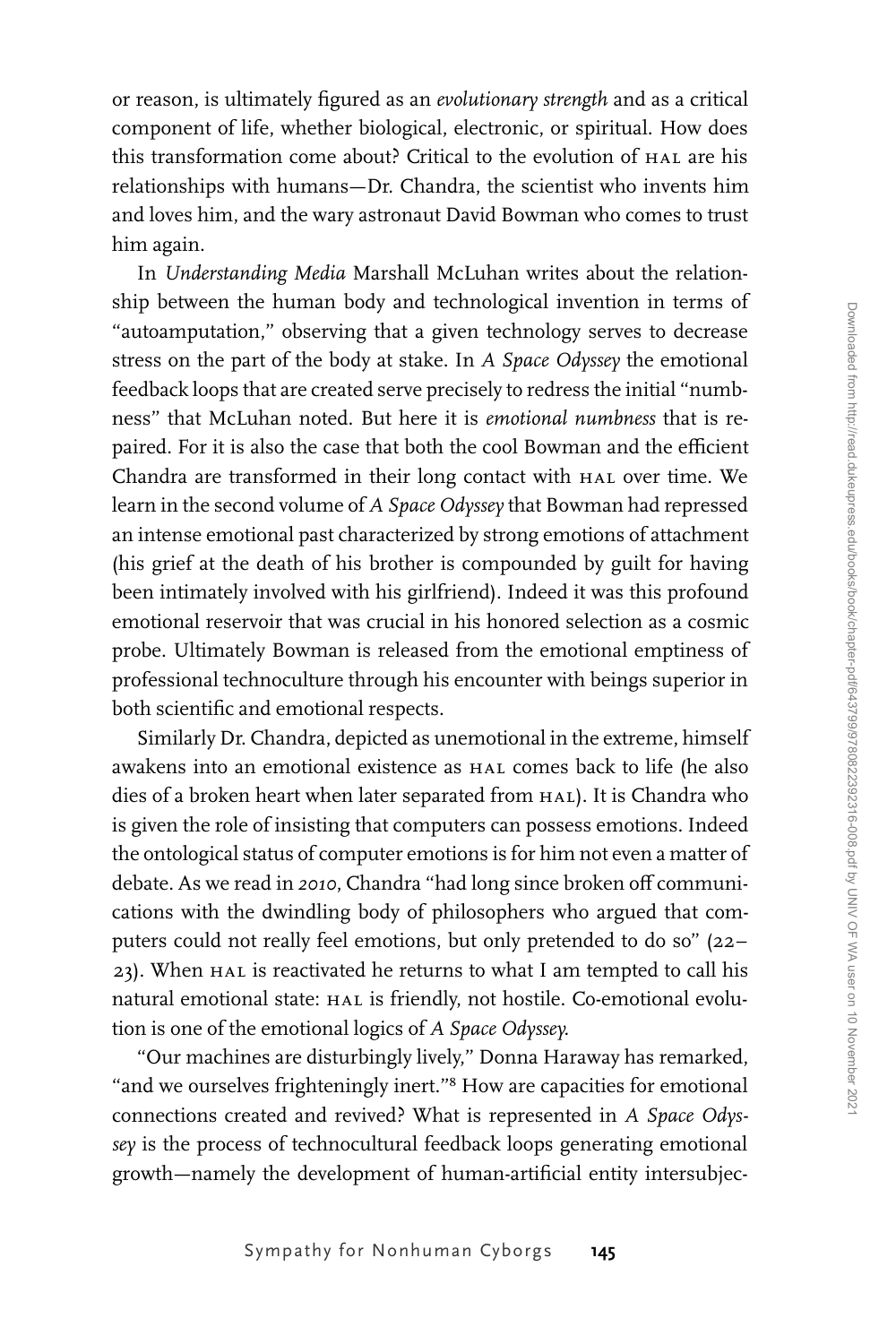tivity that is itself a deeply benevolent form of intelligence. It is Bowman who becomes a tool. HAL is figured as a self-conscious cyborg. In the end they are virtually indistinguishable from each other. As Gary Downey and others rightly insist in "Cyborg Anthropology," "Human subjects and subjectivity are crucially as much a function of machines, machine relations, and information transfers as they are machine producers and operators'' (343). The vision is one of the co-evolution of both species as companion species, one in which the emotions—they are prosthetic emotions, emotions of attachment—figure prominently. This process might best be understood as ''a causality of *coupling*,'' to refer to the philosopher of science Isabelle Stengers, and not a causality that is linear or circular.<sup>9</sup>

Even more vividly than the first three volumes of Clarke's *Space Odyssey*, Philip K. Dick's touchstone novel *Do Androids Dream of Electric Sheep?* exemplifies the redemptive emotional logic of the intersubjectivity of humans and cyborgs. Published in 1968, *Electric Sheep* was in 1982 made into the now-classic film *Blade Runner* starring Harrison Ford as Rick Deckard. Just as *Uncle Tom's Cabin* serves as the ur-text of the liberal narrative of compassion in American literary studies, so Philip K. Dick's narrative is one to which people in technoscience studies repeatedly return.<sup>10</sup> Significantly, both narratives turn fundamentally on the capacity for empathy.

The premise at the opening of Dick's story (in both the novel and the film) is that the distinction between humans and nonhuman cyborgs (made in our image) is precisely the (human) ability to feel sympathy for other humans. (In the novel the nonhuman cyborgs are referred to as "androids" but in the film they are referred to as "replicants"; I will use the term "replicant" when referring to either the novel or the film.) By the end of the story, however, that distinction is called thoroughly into question. In the novel in particular, it is precisely the undecidability of whether or not the emotions circulating in the distrustful culture of the future are artificial that results in the breakdown of the distinction between humans and replicants. And in the film it is the capacity of the replicants to form bonds of love and trust with one another and across the human-replicant divide that represents their evolution into genuinely artificial life. As Vivian Sobchak observes in *Screening Space* with regard to the science fiction films of the late 1980s, ''Alien Others have become less other—be they extra-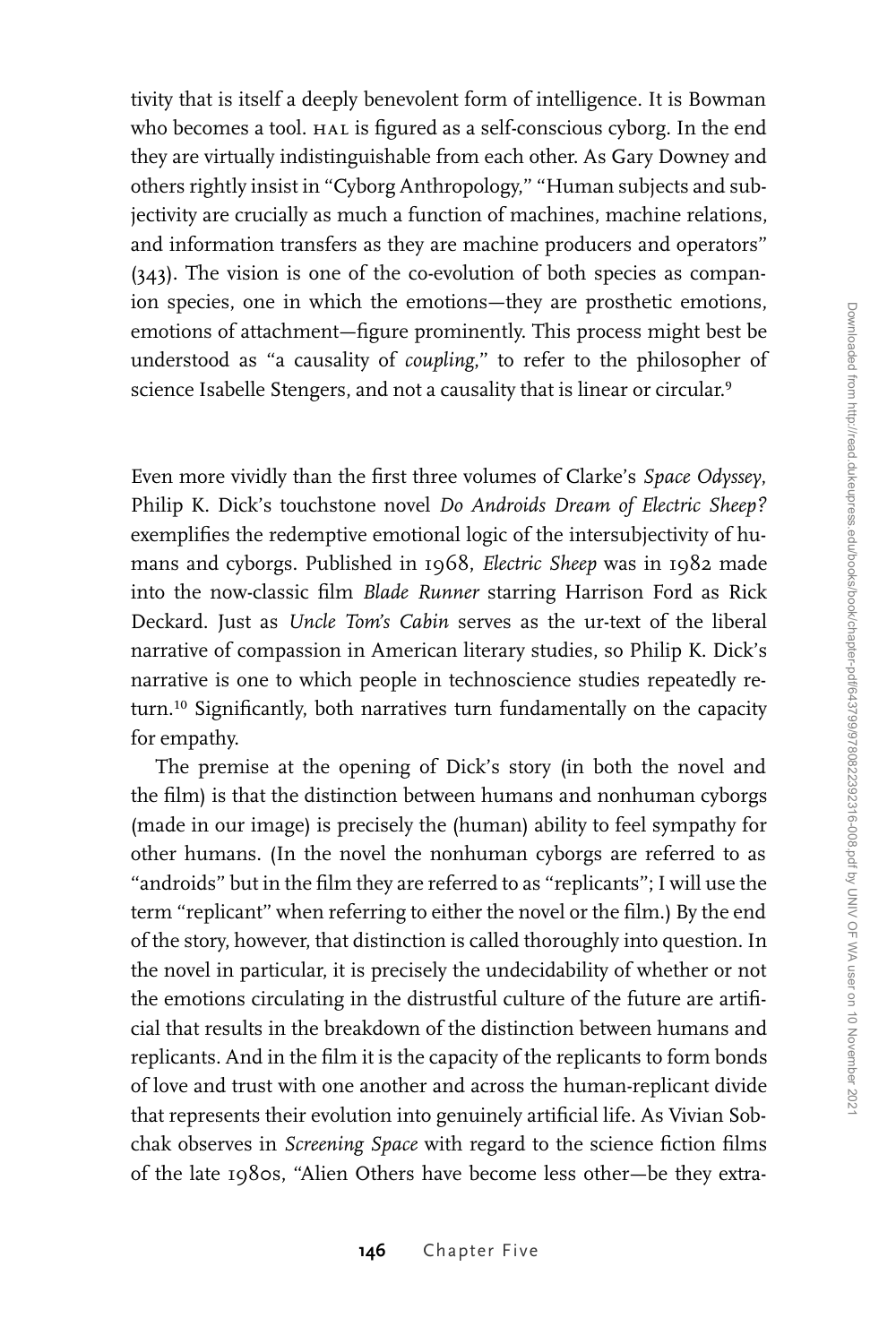terrestrial teddy bears, starmen, brothers from another planet, robots, androids, or replicants. They have become familiars'' (293). As I am suggesting, one of the representational strategies deployed to accomplish this shift is the attribution of emotions to machines that have been invented in the image of the human. *Blade Runner* thus illustrates the shift from understanding intelligence as rooted in logic, problem solving, information processing, and computational skills to understanding intelligence as a mode of knowing that includes an emotional component as well, or what the science writer Daniel Goleman has influentially called ''emotional intelligence.''

In 1950 the British mathematician Alan Turing described the now famous Turing Test in an essay on machine intelligence. What is the Turing Test? A computer is said to pass the test and thus possess artificial intelligence if a human being, not knowing whether it is communicating with a machine or a person, doesn't guess that they are. (If a human passes the test—that is, doesn't identify the interaction as one with a computer—could we say they possess trust? What would that mean?) It is altogether appropriate then that in the fictional world of 2021 (one in which replicants are threatening to pass undetected in human society), the test for distinguishing replicants from humans is designed to measure not logic but emotional responses—in particular empathy in the face of another's pain.<sup>11</sup> ''Empathy,'' we read early on in the novel, ''evidently existed only within the human community, whereas intelligence to some degree could be found throughout every phylum and order including the arachnida'' (26).

The replicant Roy Batty (Rutger Hauer) was designed for optimum selfsufficiency and combat. But by the close of the film he cares deeply for fellow replicant Pris (Daryl Hannah). He also saves Deckard, the human forced to hunt him down, from a certain death. That he spares Deckard is the unequivocal sign of his transformation from a preprogrammed being to a charismatic martyr who speaks eloquently about the pain of loss—his grief over the death of Pris and his acutely elegiac sense that the memories that bind him to her will vanish with his own imminent death. Here are the last words his character is given in *Blade Runner*: ''All those moments will be lost in time like tears in rain. Time to die.'' This statement is followed by Deckard's voice-over: ''I don't know why he saved my life. Maybe in those last moments he loved life more than ever before. Not just his life. My life.'' In the end Batty is shown as possessing heroic emotional stature. The unambivalent message is that superiority in physical strength and in com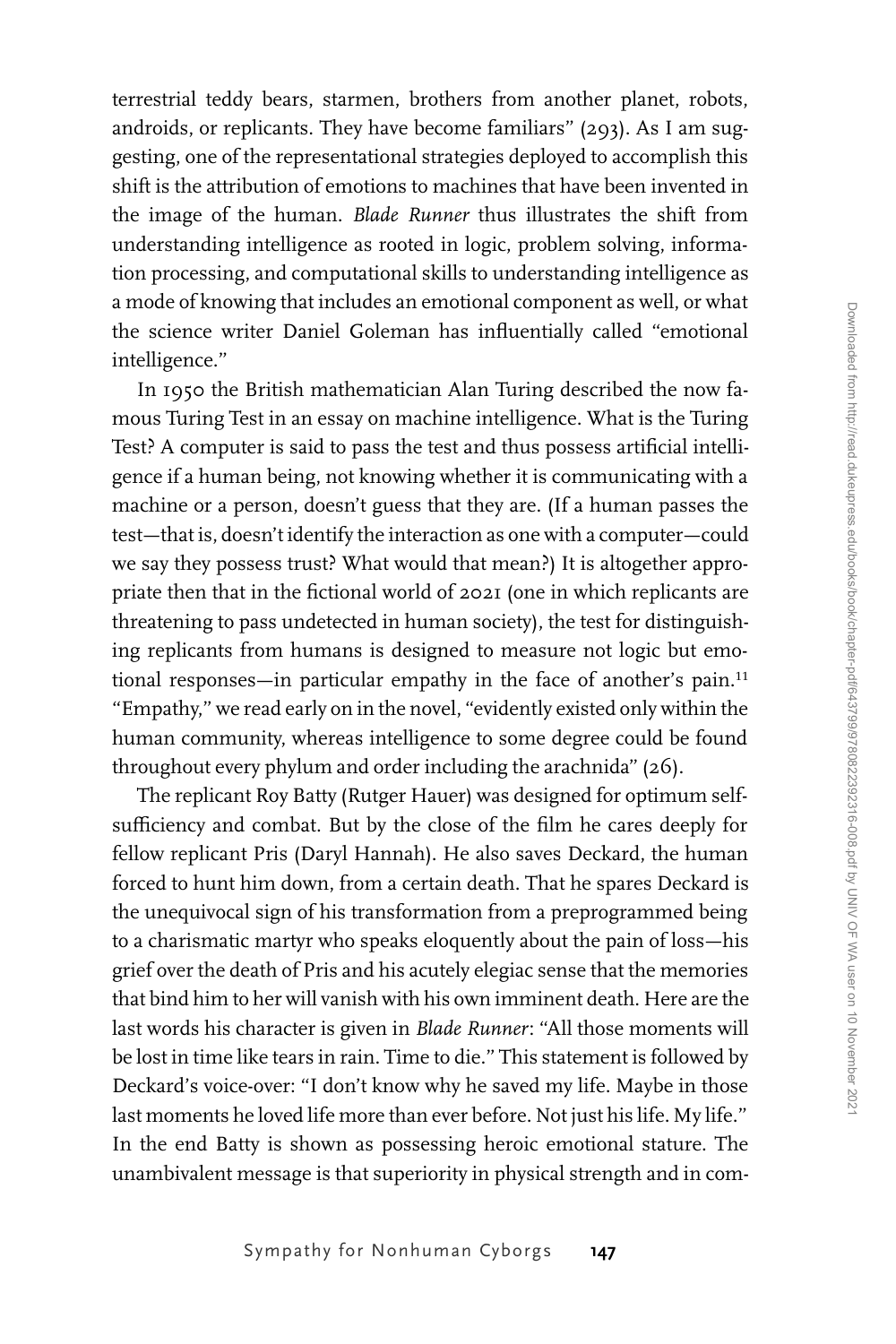putational skill—artificial intelligence—must be complemented by emotional intelligence.

Deckard ultimately finds himself gazing at Batty in sympathetic understanding, and he watches him die in a silence that speaks of compassionate respect, even admiration. Similarly Deckard comes to find himself not only attracted to the replicant Rachael Rosen (Sean Young) but also to feel sympathy for her, which is the ground for his capacity for empathy for replicants in general. The cultural critic Mark Dery has described Deckard as a ''deadpan, monotoned flatfoot,'' a prime example of the ''flattened affect that characterizes Homo Cyber" (252). This characterization is altogether apt for Deckard at the beginning of the narrative. But as with *A Space Odyssey*, one of the fundamental points of this technological narrative is precisely the development of the emotional world of the human characters through their very interaction with the replicants themselves.

How do the emotions of the replicants come into being? In *Blade Runner* artificial emotions are generated by the implantation of memories that grow, as it were, into emotional memories, thereby giving depth to being. The head of the Tyrell Corporation explains that the implantation of emotions is designed to render the replicants easier to control: ''If we give them a past, we can create a cushion, a pillow, for their emotions, and consequently we can control them better.'' At the same time the Tyrell engineers acknowledge that in a matter of a few years the replicants ''might develop their own emotional responses. Hate, love, fear, anger, envy.'' The epigraph from J.-B. Pontalis with which I opened this book is resonant here: ''It's rare nowadays to hear words which, belonging to no one in particular, can be the property of anyone, words that are solid and inexhaustible like 'grief' or 'hatred' '' (103). In *Blade Runner* these emotions can belong to *anyone*—even replicants. Paradoxically emotional growth, which is characterized by the development of ties to others, results in *independence* as well. Subjectivity is itself stimulated by the interdependence of beings, which also entails independence. We thus can read *Blade Runner* as a fictional forerunner of android epistemology—that is, a new interdisciplinary domain of research that explores ''the space of possible machines and their capacities for knowledge, beliefs, attitudes, desires, and action in accordance with their mental states."<sup>12</sup>

What is particularly fascinating to me is that unlike HAL in *A Space Odyssey*, the replicants are figured not as boxlike computers but as biological organisms ''designed,'' we are told in the film, ''to copy human beings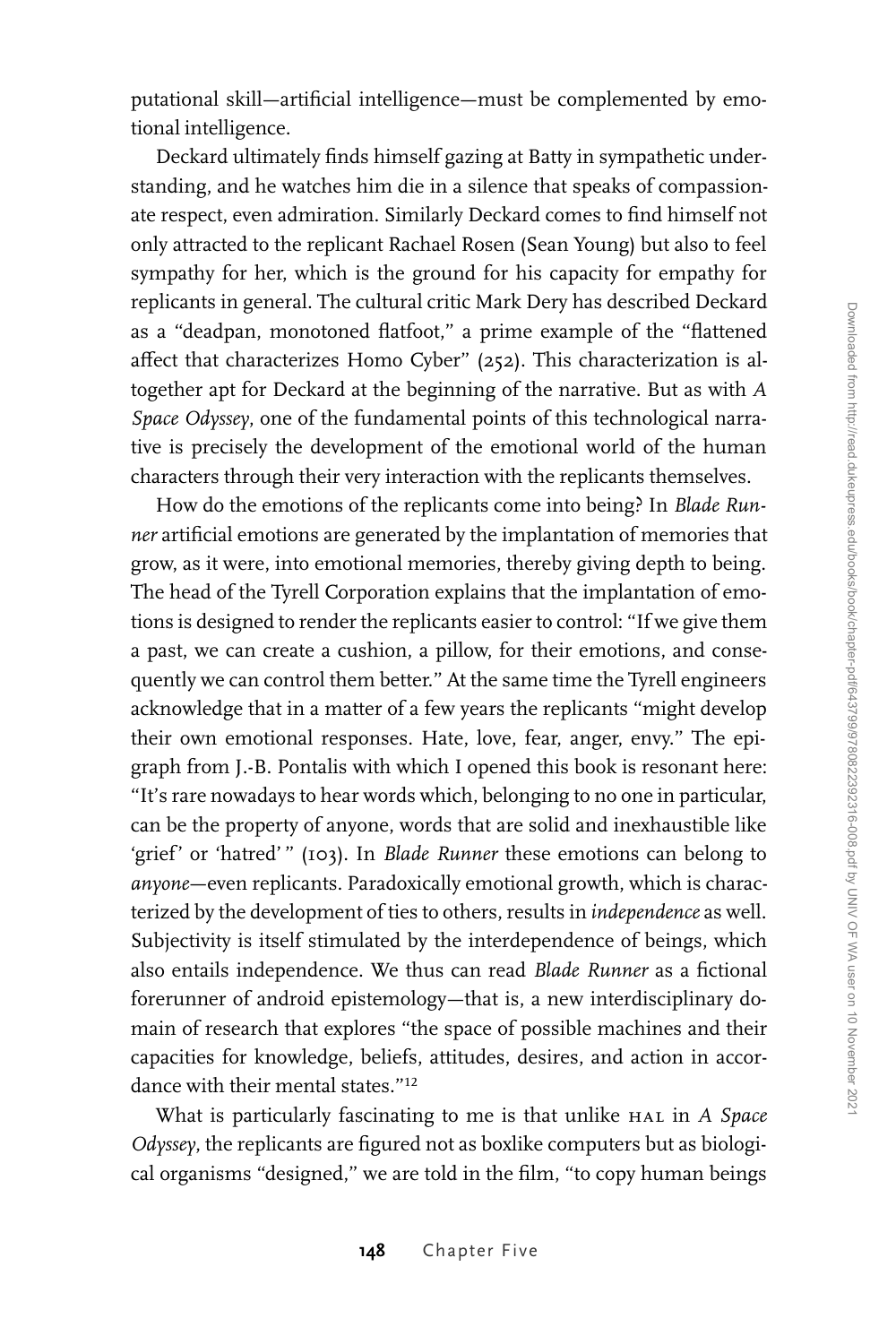in every way except their emotions." *Blade Runner* thus also offers a model of emotional life arising out of complex organic embodiment, with emotional intelligence coming to complement artificial intelligence. Emotions arise in these nonhuman cyborgs not only by virtue of the development of intersubjective ties but also spontaneously, as it were, by the very virtue of their embodiment. Embodiment would seem, therefore, to be a necessary if not sufficient condition. Modeled here is Francisco Varela's theory of ''enaction,'' a science of cognition based on concrete situatedness and embodiment, although here the lever is the prosthetic emotions.

In addition, as spectators, we are explicitly encouraged from the very beginning of *Blade Runner* to identify with the replicants and to feel sympathy for them. The prologue scrolls down before us, introducing us to the dark cityscape of the Los Angeles of the future, home to the Tyrell Corporation. How are the replicants used? As slave labor on worlds beyond the earth. Like the computer geek in Coupland's *Microserfs* who sympathizes with robots, worrying about their working conditions, we are primed to feel sympathy for the replicants who are unjustly sentenced to serve as slaves.<sup>13</sup>

There is a further twist. In the 1982 release of *Blade Runner* we are led to believe that Deckard is human. As we learn definitively in *Blade Runner: The Final Cut*, which was released in 2007, Deckard is himself a replicant. As Ridley Scott has said, "He was always a replicant."<sup>14</sup>

The intersubjectivity of nonhuman cyborgs and human beings, along with the more specific thematic of sympathy for nonhuman cyborgs, is a staple of science fiction films. We're encouraged to adopt the perspectives of cyborgs and of human beings, perspectives that ultimately converge into one, with both human beings and cyborgs portrayed as sharing similar emotional values. A wonderful case in point is *Silent Running*, the 1972 cult science fiction film directed by Douglas Trumbull and starring Bruce Dern. In *Silent Running* the botanist Freeman Lowell (Dern) takes it upon himself to save from destruction the last living species of earthly flora and fauna. Under his care trees have been preserved in giant geodesic domes adorning a spaceship. For him they are companion species.

Scott Bukatman has written about this film in terms of the artificial sublime, a visual aesthetic that engenders awe, fear, and wonder.<sup>15</sup> I am interested in another discourse of the emotions in the film, one of a much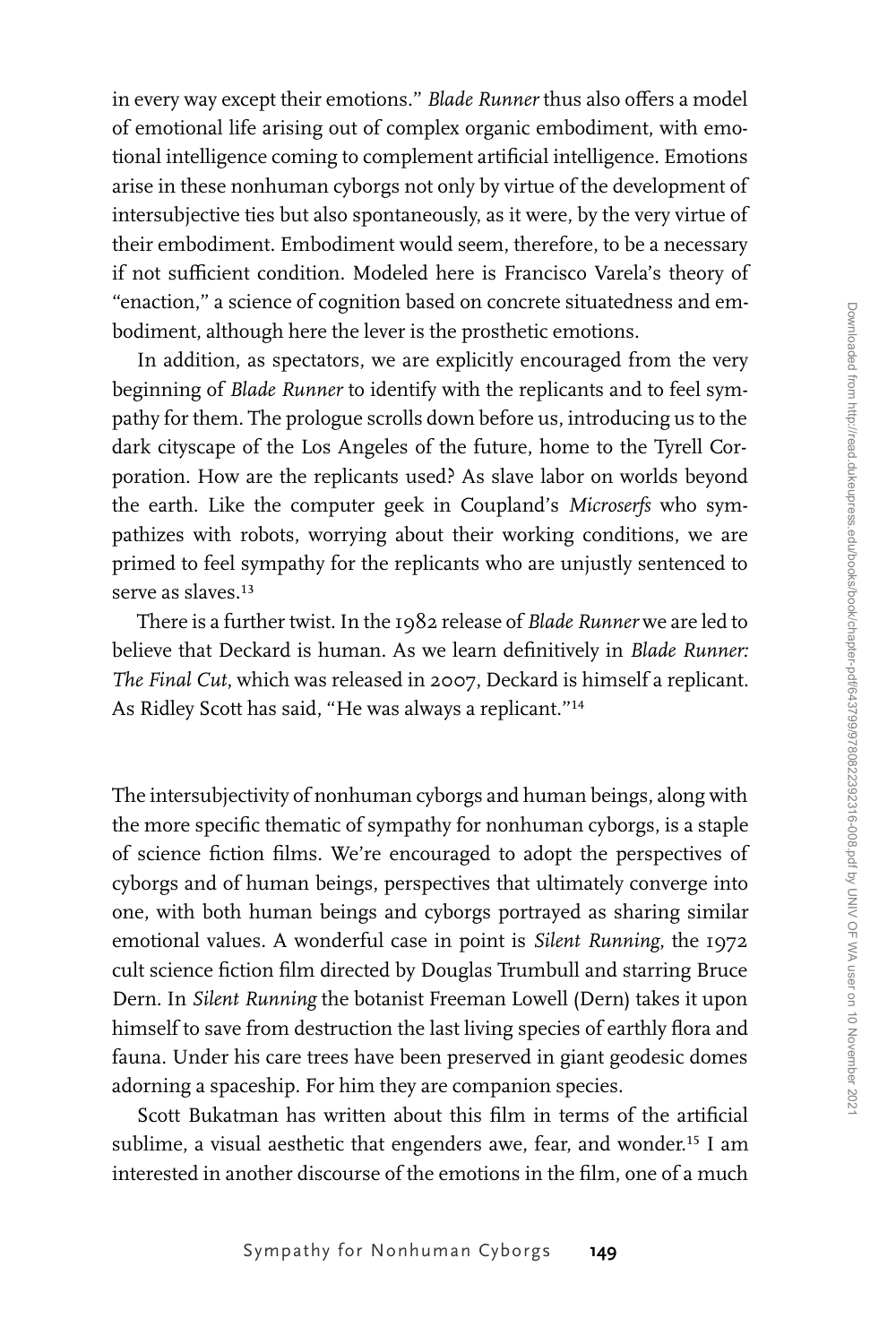more mundane variety that is captured in the developing bonds between the botanist and the ''drones'' on the ship cast in the guise of little robots. After killing the other members of the crew on the ship (because they were under orders to explode the domes), Lowell invents a social world for himself, one in which he educates the drones to care for the last living specimens of earthly nature. Consider these three scenes. First is the charming, leisurely scene in which Lowell gives the drones whimsical names (Huey, Dewey, and Louie, an allusion to the nephews of Donald Duck), thereby identifying them as individuals and inaugurating his relation to them as a teacher of the emotions. In this scene we are presented cinematically with the perspective of the robots themselves through classic shot/reverse shot sequences. We see Lowell through their eyes, as if he were himself a televisual image with his very being and body mediated by technology, as is theirs. If this is how we look to them, so different from our image of ourselves as bodily present, we are led to wonder how they look to themselves. We find ourselves speculating, in other words, about their point of view.

Second, as if in a prophetic rebuttal of the 1997 chess match between Garry Kasparov and IBM's newly enhanced supercomputer Deep Blue (it was hyped in the media as a showdown between humans and machines), shortly afterward Lowell, Huey, and Dewey (Louie has by now been tragically lost to space) are shown playing a game of poker—not with angst but with pleasure. Lowell displays a heretofore unseen conviviality, laughing in delight at the skill of the robots. Because he is not threatened by their intelligence he takes pleasure in it (no technophobia here). Moreover he explicitly hails them as human, at one point exclaiming, ''The man had a full house and he knew it!'' Third, a later sequence adds the emotions of remorse and sympathy to their small circle of three. Having accidentally injured Huey, Lowell must operate on him—an operation that causes Dewey to feel Huey's pain as if it were his own. In *Silent Running*, then, a computer—one that is given a body in the form of a robot who can move in the world and communicate—is represented as indeed able to feel someone else's pain. As in *Blade Runner*, what is represented in this fictional world is the growth of subjectivity and independence generated in the context of the interdependence of humans and nonhuman cyborgs. At the end of the film Lowell destroys himself (and the injured Huey) in an act of conscience, but not before he releases the last remaining dome, with its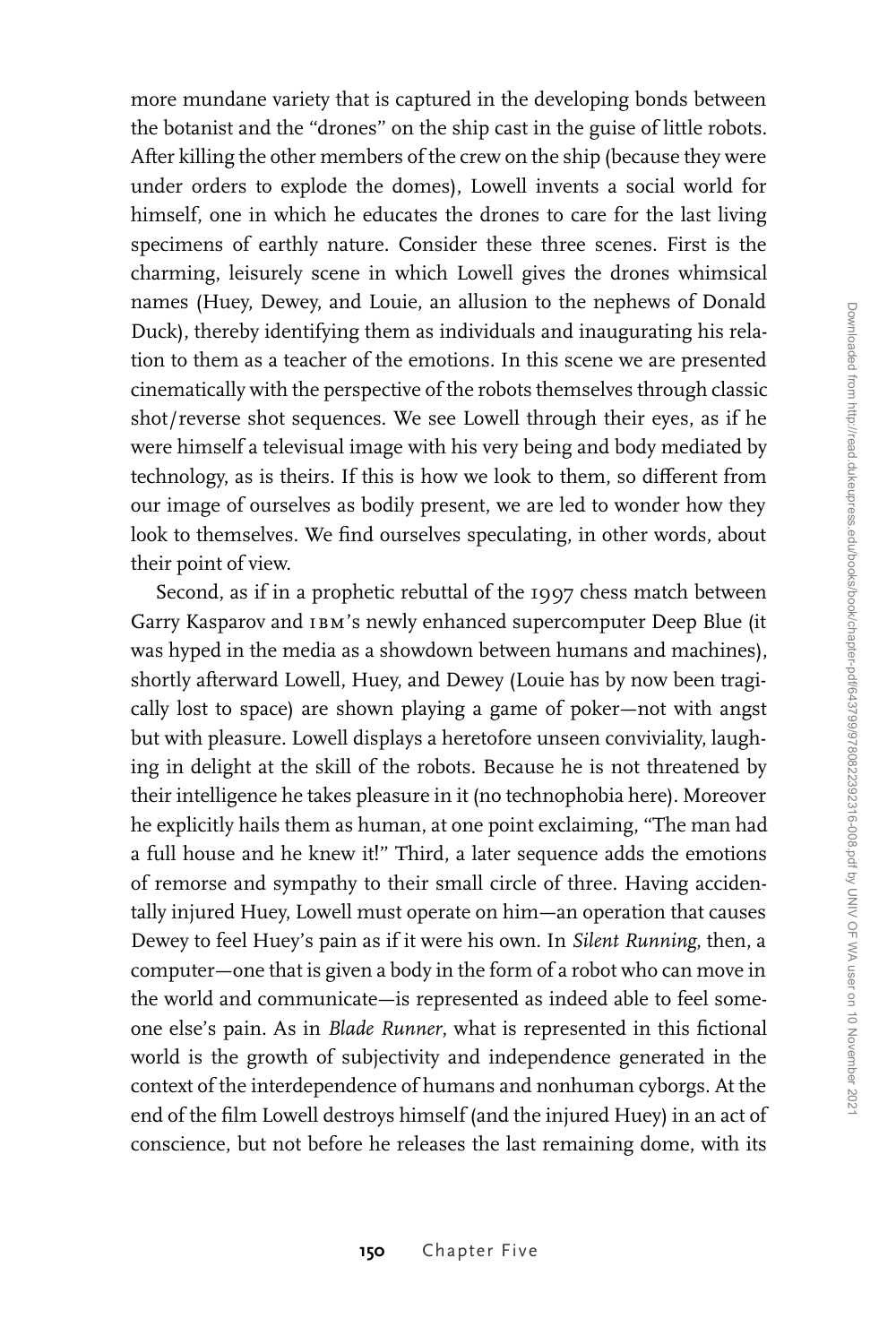precious forest, into space under the stewardship of Dewey. The habitat of the film is thus affectionately mundane as well as supremely sublime.

From outer space we shift back to earth. The time is postnuclear meltdown in Michael Cunningham's strange and lovely novella *Like Beauty*, the third and final section of his book of linked stories entitled *Specimen Days* (2005). Here we move into a di√erent future. The two main characters are not a human and a nonhuman cyborg but rather a nonhuman cyborg (the simulo Simon) and an alien (Catareen). At his core Simon is mechanical, with flesh as his outer surround, cognition his base (there are no false memories as in *Blade Runner*), and a survival implant that urges him on. The narrative, which reads like an anthropological science fiction fable, is set in motion when Simon is saved from brutal extermination by Catareen (she works as a domestic, taking care of the children of a wealthy couple). If the landscape of *Like Beauty* seems to resemble that of *Blade Runner* in the beginning (it opens in a large city where both simulos and aliens are under strict surveillance), this quickly shifts as Simon and Catareen flee New York to New Jersey, then cross the polluted country (although some of the flora are coming back to life) to get to Denver, which is the point of Simon's origin (he has been programmed to return to his maker by a certain date). Thus in *Like Beauty* Cunningham eschews a high-tech vision of the future. The derelict houses of New Jersey yield to a rural landscape populated with a ragtag bundle of gruesome characters. On the outskirts of Denver is a ramshackle spaceship that can barely take off, one that is cobbled together by a black seventy-year-old inventor named Lowell (he is married to a Nadian, the species to which Catareen belongs).

The narrative focuses on the relationship between Cunningham's two central characters, male and female. Theirs is a love story, with Simon's growing appreciation across the boundaries of species for the singularity that is Catareen rising to the level of the aesthetic. Here are the opening words of *Like Beauty*. "She might have been beautiful. 'Beautiful' was of course an approximation. An earthly term. The nearest word in her language was 'keeram,' which more or less meant 'better than useful' '' (217). Thus the very first adjective in the novella points to the aesthetic heart of the narrative, with Simon represented as not so much ruing his lack of feelings of the sentimental sort as longing for an understanding that is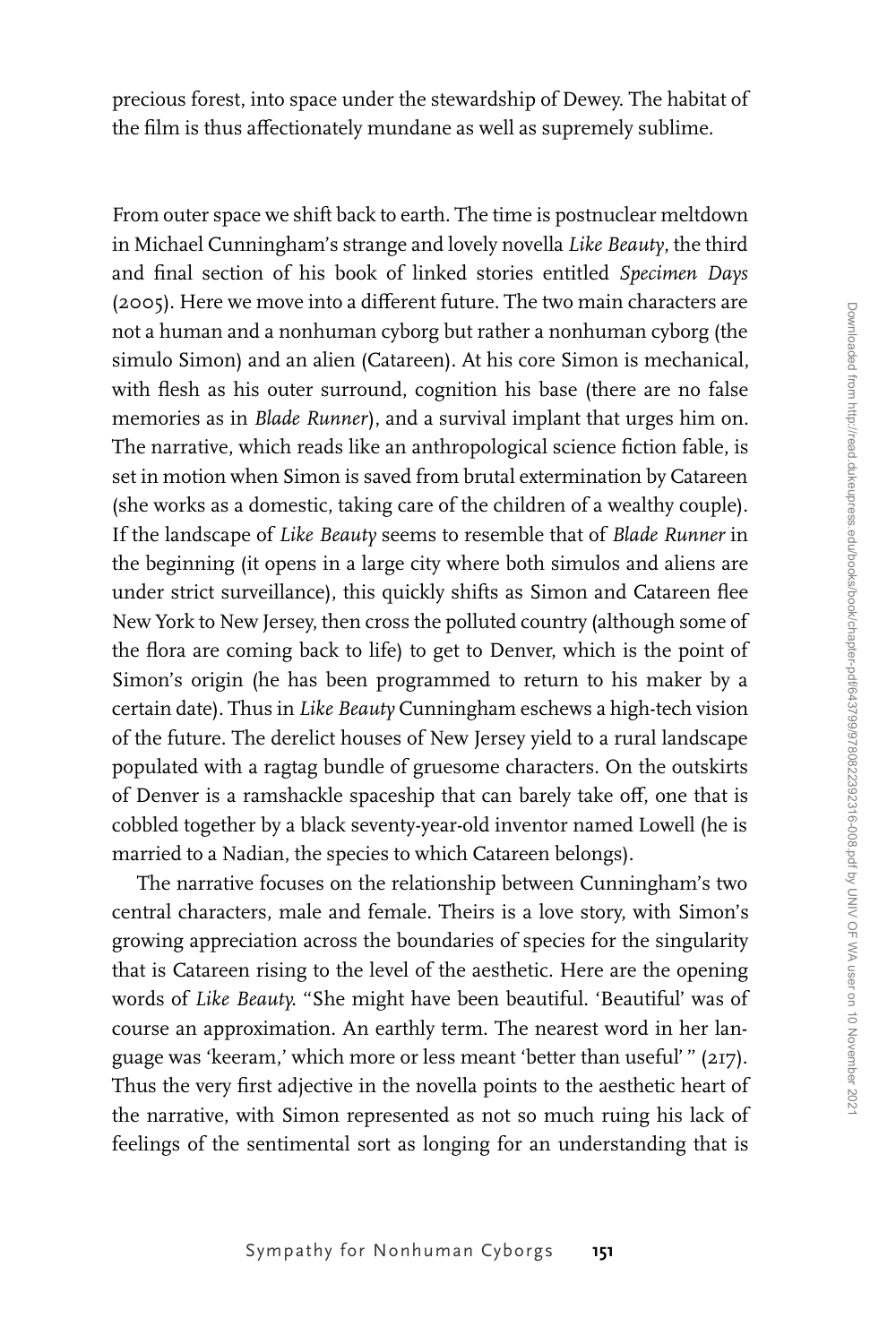aesthetic. ''I want *something.* I feel a lack,'' Simon explains to Catareen early in the narrative; ''I don't know what to call it. I'm not really all that interested in feelings, frankly. Not of the boo-hoo-hoo variety. But there's something biologicals feel that I don't. For instance, I understand about beauty, I get the concept, I know what qualifies, but I don't feel it. I almost feel it, sometimes. But never for sure, never for real'' (253).

Later in the novella, in a key scene of transformative insight, Simon comes to comprehend—phenomenologically, aesthetically, morally—Catareen's singular way of being in the world, and he can call her being beautiful. While traveling across the country (in, of all things, a Winnebago no high-speed action here—*and* with a deformed twelve-year-old human named Luke, thus fashioning an interspecies family of three), they come upon a pond at the close of day. And they swim.

In the water she looked wilder than she ordinarily did. She looked wilder and more true. She had a creaturely inevitability. Simon understood; he thought he understood. She would be feeling the layer of warm water floating on the cold, the sensation of skimming across a shallow bowl of purple light surrounded by a darkening world as the first of the stars came out. She would be disappearing into this just as she disappeared into her dream states, her lizard song.

Simon was the first to get out of the water. He stood naked on the bank, letting the air dry him, and watched as Catareen and the boy emerged. Catareen naked was all sinew, with thin, strong arms and legs, tiny breast-buds, and a small, compact rise of boy, squarish pelvis. Who was the sculptor? Giacometti. She looked like a sculpture by Giacometti. . . .

''Beautiful,'' he said. He was not entirely sure what he meant by the word at that particular moment. It seemed almost like a new greeting he and Catareen had agreed to exchange—a variation of common language, newly encoded.

She turned at the sound of his voice. She was startled and shy. There was something about her at that moment. He could not describe it. There was perhaps no term for it in human language. He could not give it a name.

He said instead, ''How beautiful and perfect are the animals! How perfect is my soul! How perfect the earth, and the minutest thing upon it! (287)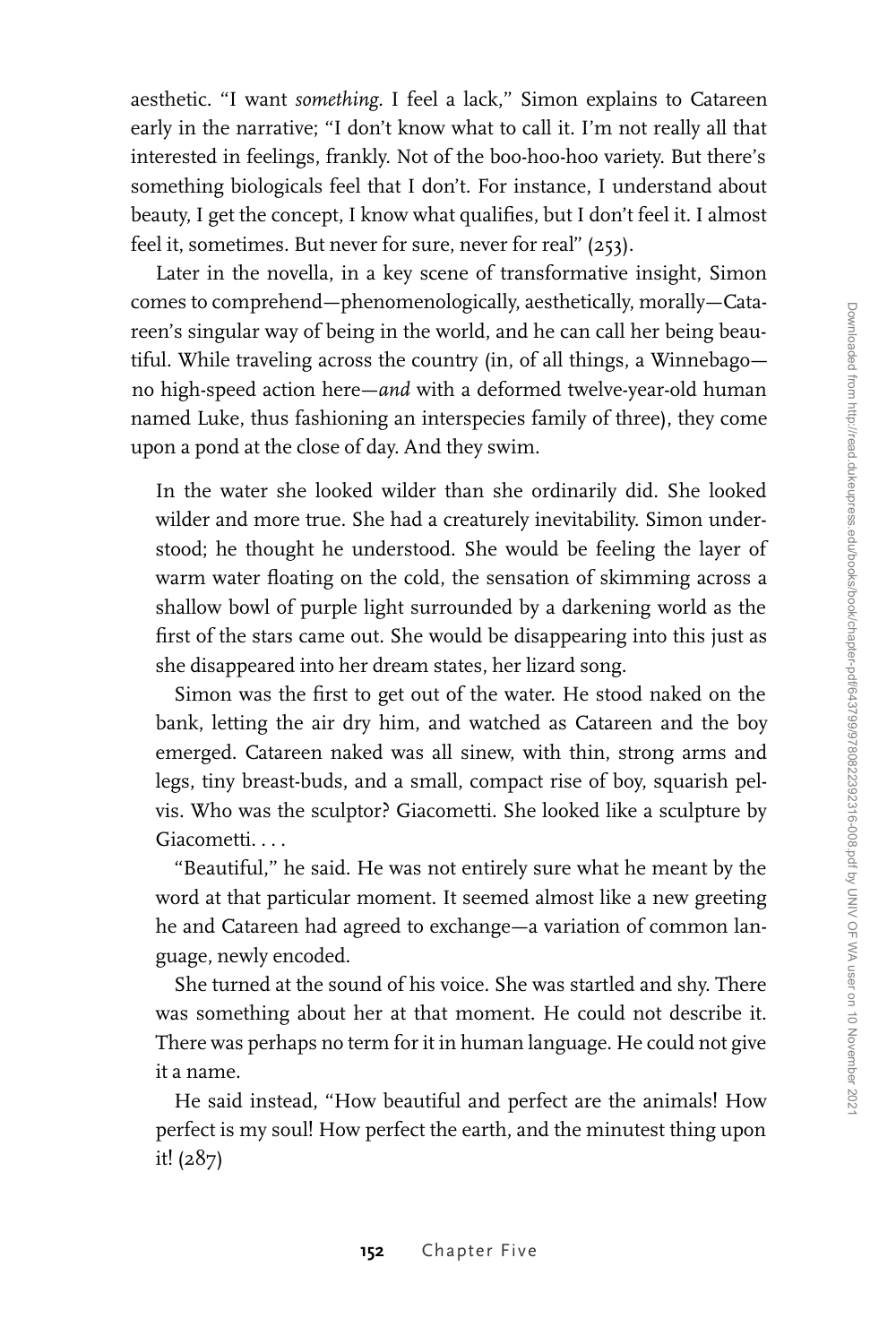Simon speaks involuntarily these words of Walt Whitman articulating a vision of the possibility of America, a dream of a common language across multitudes. For Simon has been supplied with a chip of poetry, one that Lowell had hoped would give him a moral sense. It is a moral sense underwritten by the aesthetic imagination that grasps the singularity of a life. His is a hybrid body, one that *contains* poetry. Hers is a lizard-like body, with emerald skin, prominent orange-yellow eyes, and a voice like a flute. As Simon learns more about Catareen's past (she was a member of the resistance on the planet of Nourthea, she had five children, all of whom were murdered) and about her character (she is defiant and stern, deeply reticent and resilient), he can imagine her as she was in her life, "a life that was hers and no one else's.'' And he takes deep pleasure in so doing. ''Here was the bittersweet savor of it, the piercing somethingness of it the pure sensation of being Catareen Callatura, at that moment, on an afternoon of no consequence, just before the rain'' (323).

When we are first introduced to Simon, he is working as a thug for Dangerous Encounters, Ltd., a firm that sells tourists simulations of menacing urban encounters—muggings, sexual assaults, whatever. At the story's end he gently cares for Catareen. The two have become fictive kin, bound together by an attunement to each other—by respect, trust, gratitude, and the appreciation of the distinction that is beauty in other worlds and in other words. At work is a cultural poetics of the binding emotions across concatenated, emerging worlds. As Catareen lays dying, Simon can't bring himself to abandon her to save himself, and the spaceship on which he has a place pulls away without him. He understands that although he can do nothing to save her, what he *can* do—and this is of the utmost importance —is be with her while she dies. He takes his place on the bed with her, cradling her, falling asleep, waking to find that she has died. Earlier Catareen had a dream that Simon's future would contain beautiful mountains and that he would be a changed . . . man. Both of them thought this meant he should leave the planet earth on the spaceship with the others. But after her death he remains on earth and his future will indeed contain mountains—the Rocky Mountains—as he heads out to the Californian sea.

Emotions are learned; this is a point stressed by the philosopher Ronald De Sousa and the cultural critic Megan Boler, among others. But to understand Simon's decision not to escape earth with the others, to understand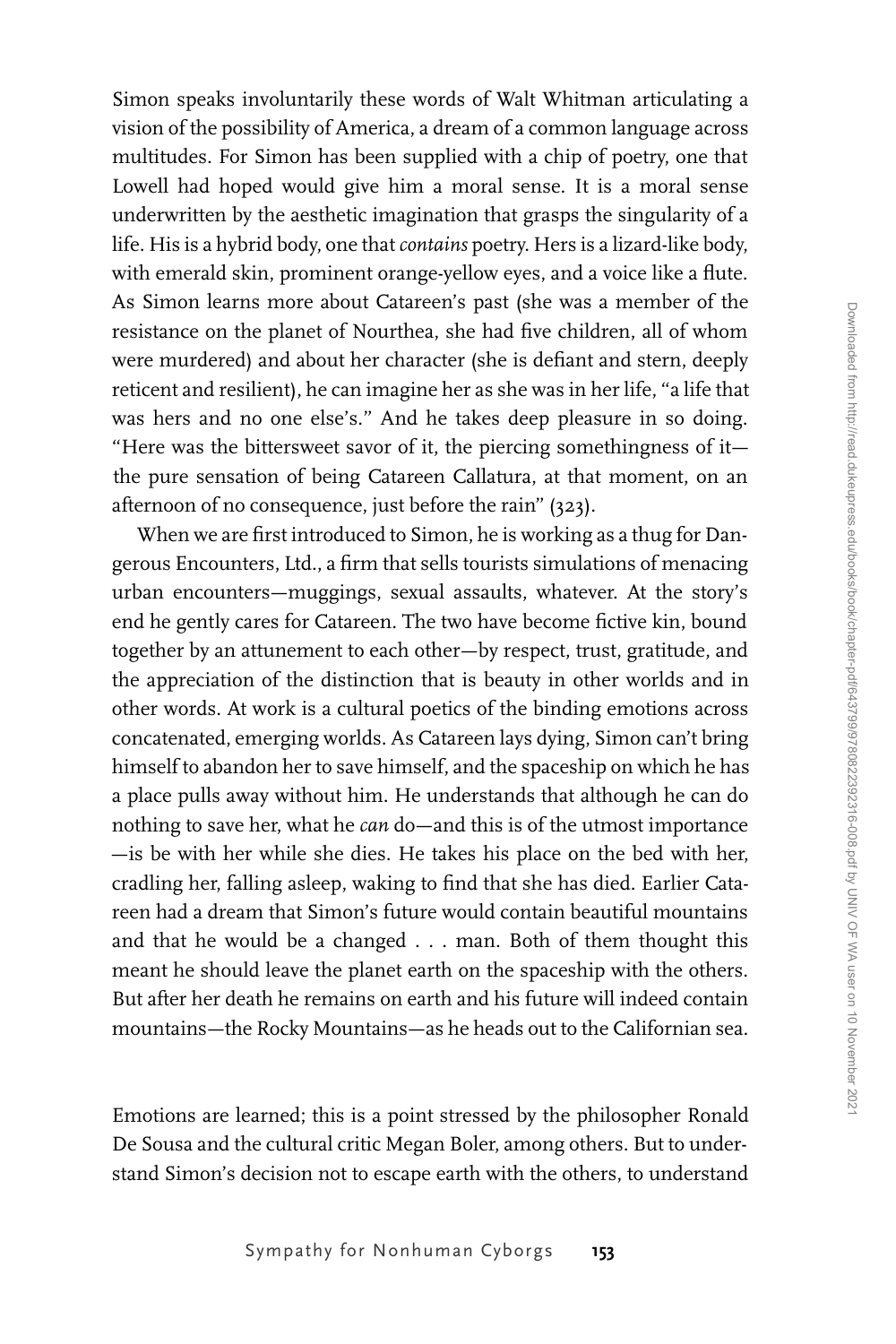Dewey's decision in *Silent Running* to disobey a preprogrammed command, to understand Roy Batty's decision to sacrifice himself for another, we may also refer to the principle of emergence. Emergent behavior is one of the key principles of the field and the theory of artificial life, which is a descendant of the field of artificial intelligence but based on organic science, not cybernetics. As Claus Emmeche writes in *The Garden in the Machine: The Emerging Science of Artificial Life*, ''The essential feature of artificial life is that it is not predesigned. . . . The most interesting examples of artificial life exhibit 'emergent behavior.' The word 'emergence,' '' he continues, ''is used to designate the fascinating whole that is created when many semisimple units interact with each other in a complex, nonlinear fashion,'' producing a self-organizing system (20). From the perspective of the theory of emergence, the behavior and experience of these characters— HAL, Roy Batty, Simon, and Dewey, but also Bowman, Chandra, Deckard, Lowell, and Catareen—can be read as based on emergent emotional experience, on developing subjectivity. It is in interaction with key figures in their environment—indeed they *are* the environment—that they are *all* presented as developing sympathy as a capacity and as a substrate of knowledge. Sympathy is represented as emergent as subjective experience in intersubjective contexts.

Thus in all four of these science fiction texts—*A Space Odyssey*, *Blade Runner*, *Silent Running*, and *Like Beauty*—it is through the mutual interaction between humans and nonhuman cyborgs (or nonhuman cyborgs and aliens), with its complex feedback loops, that emotions emerge, and thus in turn permit the development of companion species. What is thematized is second-order emergence, one based on the prosthetic emotions distributed across species. As Katherine Hayles explains in her brilliantly titled book *My Mother Was a Computer*, ''Second-order emergence arises when a system develops a behavior that enhances its ability to develop adaptive behaviors—that is, when it *evolves the capacity to evolve*'' (198). For Hayles our own capacity to evolve rests in great part on respecting digital difference (this is my phrase) in terms of alternate ways of knowing and engaging with it. As she writes, ''I think, therefore I connect with all the other cognizers in my environment, human and non-human'' (213). Her emphasis is on the mutual interaction between distributed cognitive environments. As I have been suggesting, we must add to this the intelligence of the emotions.

In terms of the cultural politics of the emotions, what is at stake in these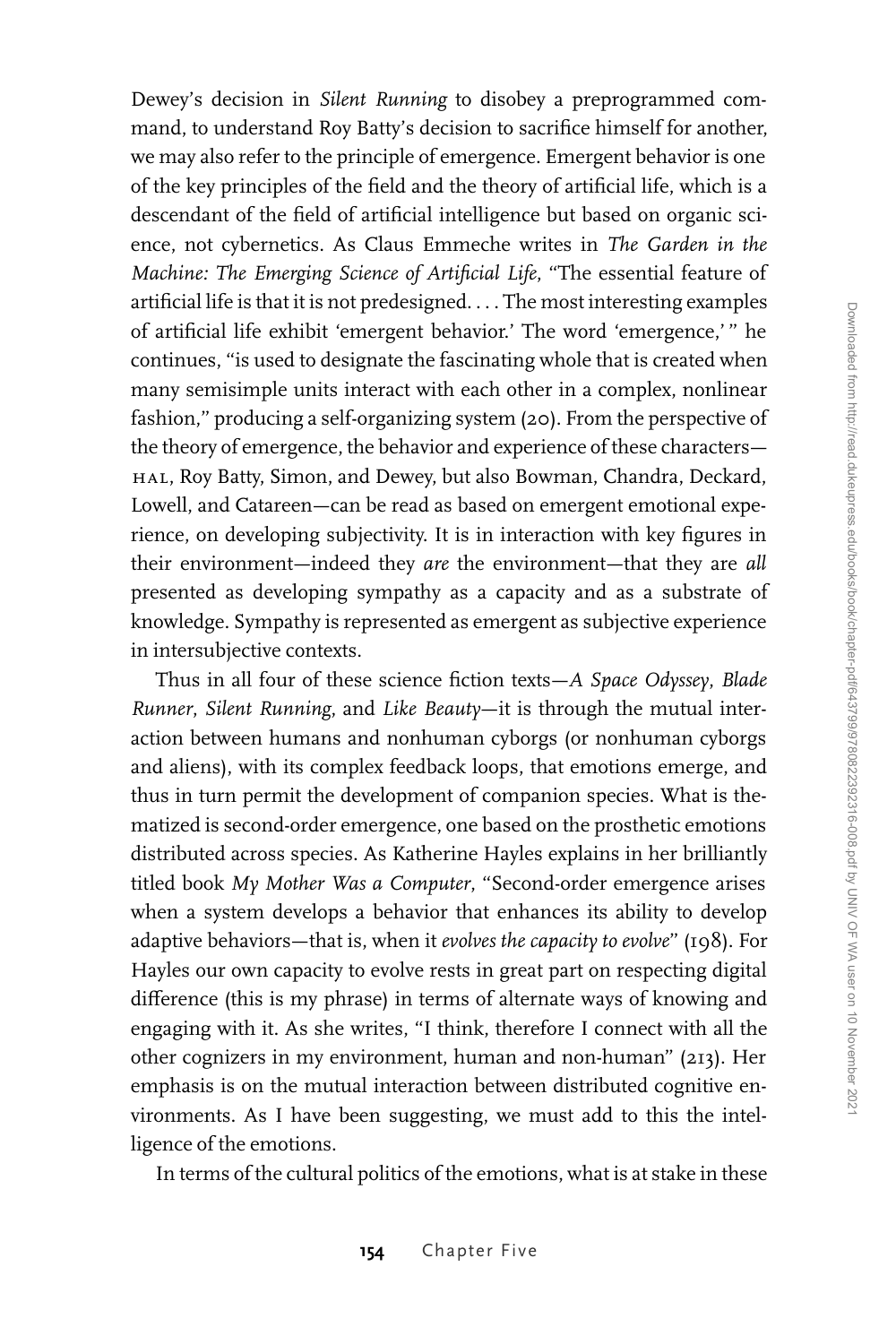science fiction texts? As we have seen, the figure of the scientist empty of feeling is transformed into one full of feeling—one connected morally to others—by virtue of his interdependence with the inventions made in his own image. These science fiction tales speak to a cultural desire (it is perhaps a utopian wish) that new and imagined technologies will help repair our own insufficiencies—here impoverished emotional resources in relation to others. Hence the emotions of sympathy and love are prosthetic emotions. Moreover we can read these stories as underscoring the importance of respect for material culture, for the world of our own making. It is a complex interdependent system for which we must have ''a feeling'' (to allude once again to Evelyn Fox Keller's biography of Barbara McClintock). Thus this work calls for what my colleague Thomas Foster has termed "cyborg democracy," which I understand as equality and fairness for everyone before a democratic rule of law. In addition, I'm sure it will not have escaped notice that these science fiction stories are gendered predominantly male and trace the emergence of men of sympathetic feeling (a phenomenon I discussed in the previous chapter on compassion), relinquishing, as in the examples of Deckard and Simon, their programmed mandate to do harm to others and turning instead to the work of care. Whether human or nonhuman cyborgs (the distinction is rendered undecidable in these stories), ultimately they are figured as deeply moral beings and as stewards of the earth. Finally, our growing sense that these nonhuman cyborgs are part of our everyday life creates another kind of feedback loop, one that renders human cyborgs more familiar and acceptable to us. I am thinking in particular of the advances in prosthetic technologies. Consider, for example, the case of Claudia Mitchell, who lost her arm in a motorcycle accident. In 2005 she was the first woman (and fourth person) to be fitted with a bionic arm that can be controlled by thinking. She is a human cyborg, although the media prefers to describe her as a "bionic" woman. What once might have been perceived as a phobic disabled body—from war, from accident—is now being received with admiration as a common feature of everyday life.

**2**

As I move from the domain of representation to the sociology of human behavior with computers, media, and robots populating our technological habitat, I turn first to a text from science fiction. It is intended to serve as a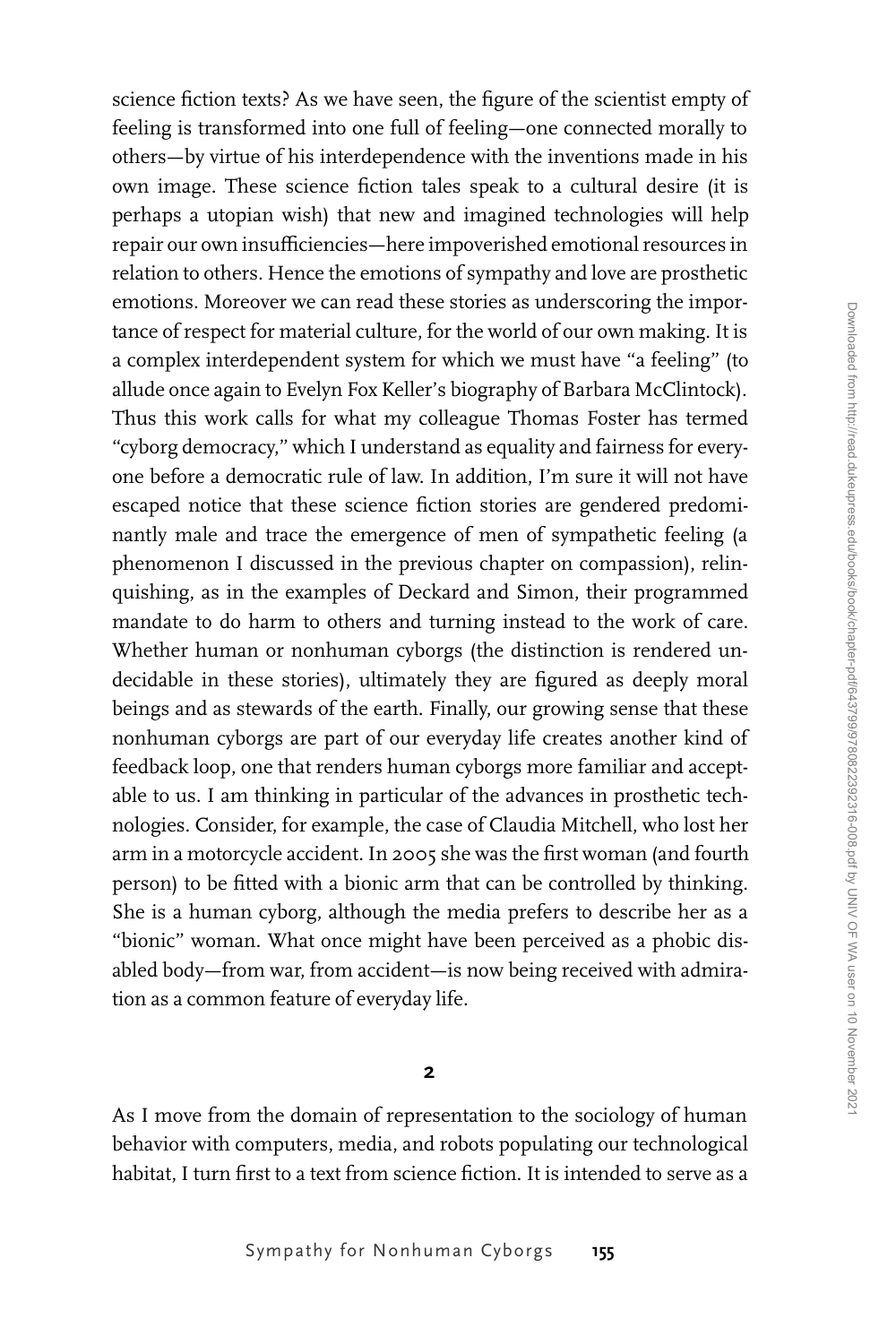bridge between this section and the previous one by demonstrating that representation and behavior are really two faces of the same coin. I am referring to three interconnected novels by Orson Scott Card—the novels *Ender's Game* (1977), *Speaker for the Dead* (1986), and *Xenocide* (1991). One of the major themes of these three novels is the cosmic conflict among four intelligent species and their ultimate reconciliation. A computer consciousness named Jane represents one of these species. What interests me is not just that Jane is presented as having deep emotional ties to two human beings in particular; instead, I am especially intrigued by the way Card explains how she took shape as a character—perhaps because in the context of this chapter I take it literally, or fantastically. In his introduction to *Speaker for the Dead*, Card writes: ''The character of Jane wasn't in any of the outlines I made. Oh, yes, I gave him [the main character, Ender], a computer connection through the jewel in his ear, but I didn't know it was a *person.* Jane just grew because it was so fun to write her relationship with Ender. She helped bring *him* to life (he could so easily have been a stodgy, dull adult), and in the process came to life herself. By the time I was done with *Speaker for the Dead*, Jane was one of the most important characters in it, and much of the third book, *Xenocide*, centers around her" (xx).<sup>16</sup> My point is that in the process of writing, Card found himself treating the computer as a fictional character—as, in his word, a person, one that brought another character to life. He didn't make a consciously deliberate decision to do so. It just happened in what I am tempted to say was the natural course of mutual interaction.

This may strike us as commonplace. But that is precisely my point. In the world of daily life we also behave as if computers, for example, had personality traits. ''Equating mediated and real life is neither rare nor unreasonable," Byron Reeves and Clifford Nass point out in *The Media Equation.* ''It is very common, it is easy to foster, it does not depend on fancy media equipment, and thinking will not make it go away. The media equation—*media equals real life*—applies to everyone, it applies often, and it is highly consequential'' (5). I find the results of their research fascinating, perhaps because their conclusions seem so sensible and almost charmingly ingenuous at the same time. They have found that we tend to perceive media as real places and people. As opposed to other technological artifacts (dishwashers, for example), we are inclined to treat media in accordance with the rules for social interaction in everyday life. My favorite chapters in their book are entitled ''Politeness'' and ''Flattery.'' Here we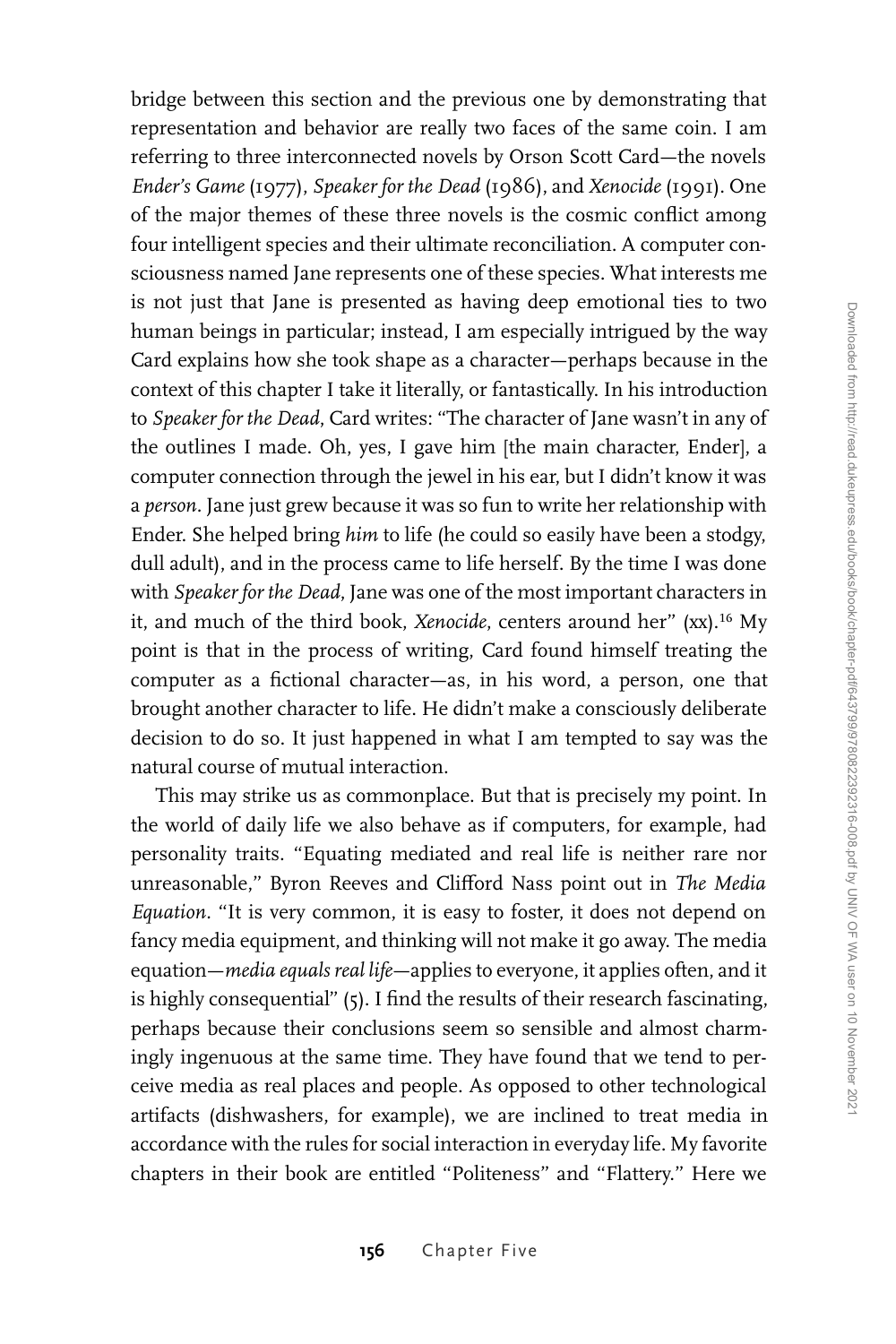learn that we're likely to respond with good manners to certain behaviors by a computer. Similarly we learn that people ''will like the computer more and think the computer is better when it praises them than when it criticizes them'' (55). We perceive computers as being part of our social world, not our purely artifactual world. Overall, Reeves and Nass conclude, ''The most important implication of the research is that media experiences are *emotional* experiences" (136).<sup>17</sup>

Here is an example from *Being Digital*, a book by Nicholas Negroponte that addresses social interaction in the age of the Internet. In the chapter entitled ''Digital Persona'' Negroponte writes, ''In general, our opinion of a computer's personality is derived from all the things it does badly. On occasion, the reverse may happen. One time I doubled over laughing when my spelling-check program looked at my dyslexic-style typo aslo and proudly suggested that *asshole* was the correct spelling'' (217–18). In terms of the reception of technology, here we find ourselves in the comic world of everyday life that is far from the melodramatic world of technophobia or technophilia. This ease of adaptation to digital life is further underscored by Negroponte's predictions for the future. As he envisions it, the future will be populated by "systems with humor, systems that nudge and prod, even ones that are as stern and disciplinarian as a Bavarian nanny'' (218).

In *Life on the Screen: Identity in the Age of the Internet* the sociologist Sherry Turkle observes that there has been an important shift in cultural mood regarding how people feel about interacting with computer programs, including diverse forms ranging from therapy programs and computer judges to bots in online chatrooms. During the late 1970s and early 1980s, our anxiety about computers lessened considerably, she argues. Today there is no question that people view computers with a nonchalant pragmatism. For me what is essential here is that these new programs must project or exhibit subjectivity so that there can be the simulation of an intersubjective exchange. What is the key to believing that a digital lifeform possesses subjectivity? To treating a digital life-form as if she or he were a person? Indeed as a person? Joseph Bates, a researcher associated with "alternative" artificial intelligence, is convinced that it is the simulation of emotion that is central. I am suggesting that this alternative artificial intelligence is characterized by what I have been calling emotional intelligence, or artificial life itself at its fullest.

Finally, in *Flesh and Machines* Rodney Brooks, the former director of the Computer Science Artificial Intelligence Laboratory at MIT and a pioneer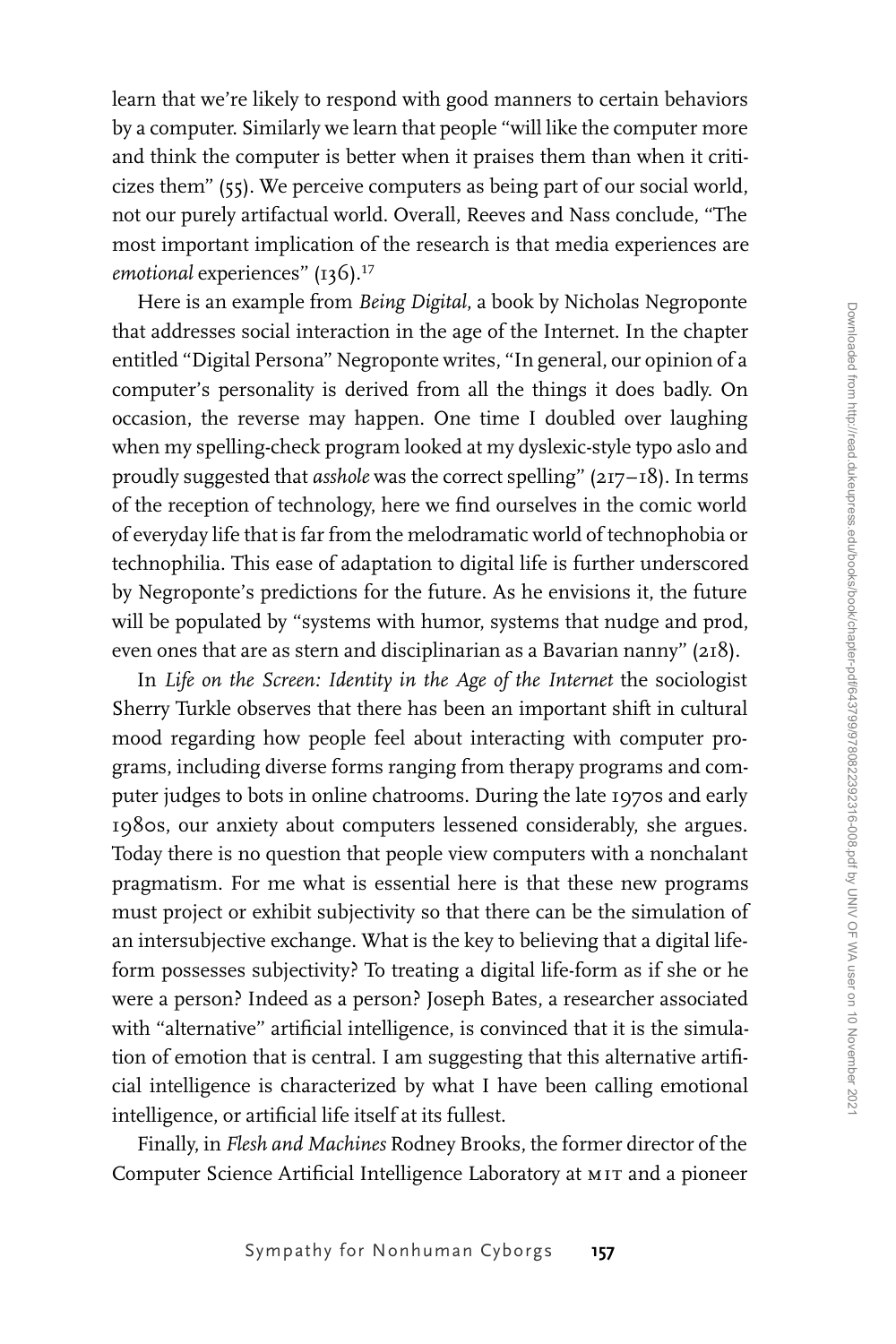in the building of robots based on principles of situatedness and embeddedness in the world rather than on pure computational power, predicts that the robots of the future will have complex emotion-based systems. ''We have built emotional machines that are situated in the world,'' he writes, "but not a single unemotional robot that is able to operate with the same level of purpose or understanding in the world'' (201). In the future Brooks expects that emotion-based intelligent systems will eventuate in robots that ''will have empathetic reactions to us'' (202). He also forecasts that the converse will be the case. And in fact this is happening all around us. Consider the following small story about Jim Lynch, a member of the lab responsible for designing the internal emotional electronics for a robot doll named My Real Baby, which was launched during the 2002 holiday season. My Real Baby has moods (she is alternately distressed and happy) and a lively bodily life (she gets virtually hungry and actually damp).

One day Jim had just received a doll back from a baby-sitter. As it lay on the desk in his office, it started to ask for its bottle: "I want baba." It got more and more insistent as its hunger level went up, and soon started to cry. Jim looked for the bottle in his office but could not see one. He went out to the common areas of the Toy Division and asked if anyone had a bottle. His doll needed one. As he found a bottle and rushed back to his office to feed the baby, a realization came over him. This toy, that he had been working on for months, was different from all previous toys he had worked on. He could have ignored the doll when it started crying, or just switched it off. Instead, he found himself *responding* to its emotions, and he changed his behavior as though the doll had real emotions. (158)

As with my examples from fictional worlds, with Jim and the robot baby doll (which is it? a baby? a doll? both?), we see the attachment of a human to a human-like invention where the process of technocultural feedback loops generate emotional connections.<sup>18</sup> Also presented is the principle and process of emergence.<sup>19</sup>

Robots are already present in record numbers in the workplace and on the battlefield. I predict that they will soon be omnipresent in domestic space and in hospital space—that is, in domains where we expect, or at least hope, to find sympathy. For example, the South Korean government, in focusing on service robots rather than on military or industrial robots, is planning to have them in place in every home between 2015 and 2025.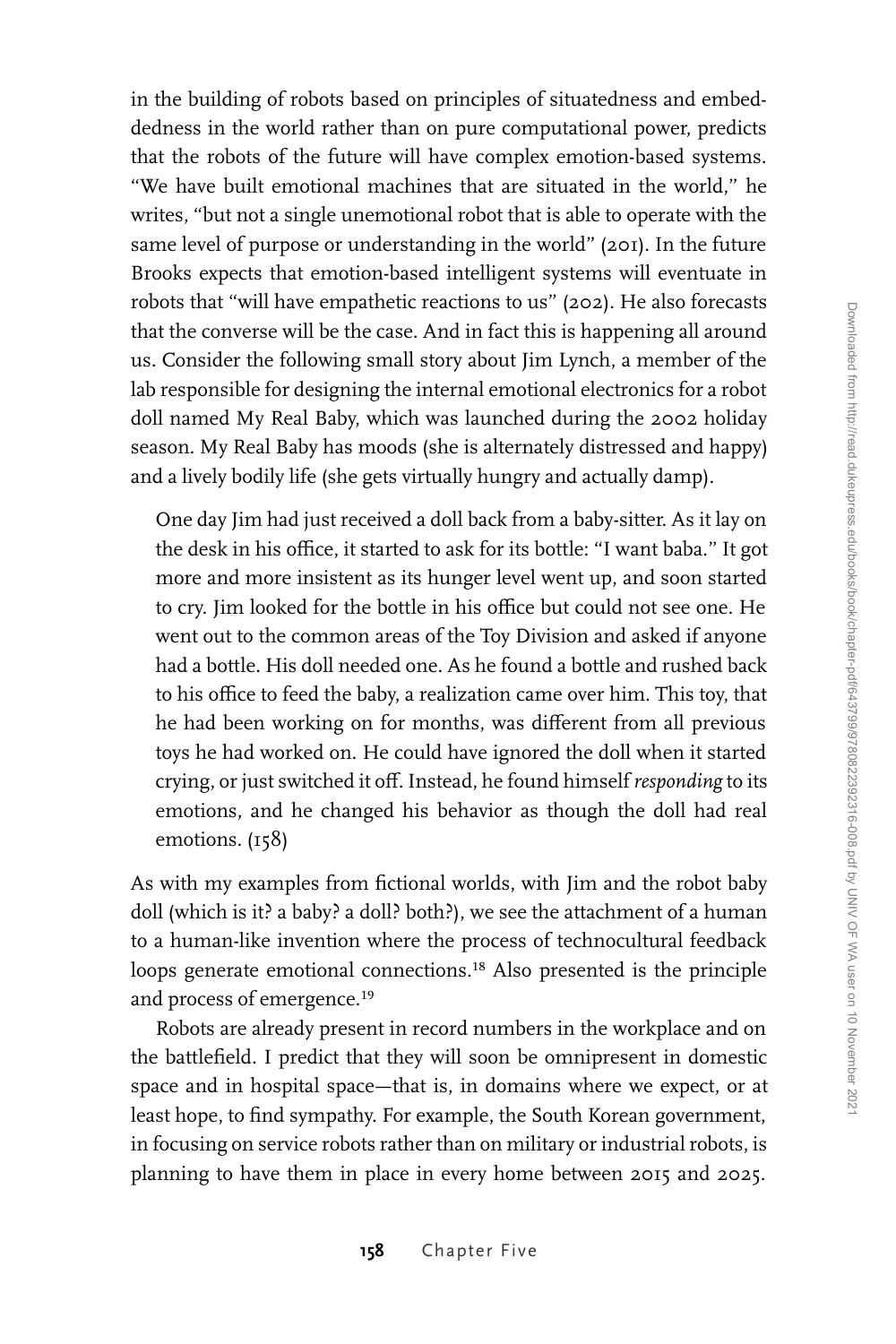One of the robots in development is Jupiter, who stands two feet tall, has a rotating head, and can recognize voices and faces. His big eyes change shape to simulate emotions.<sup>20</sup> Closer to home, one of my friends who just had back surgery told me that there was a roving robot—named Dr. Delillo —on her hospital floor. The robot served as a material avatar for her doctor in absentia, who spoke to her through a video screen embedded in the robot. How does she describe Dr. Delillo? As charming, fetching, friendly.

**3**

Bruno Latour in his wonderfully quirky book *Aramis, or the Love of Technology* (about the proposed subway spur for Paris dubbed Aramis) also extends subjectivity to a technological artifact—and a hypothetical one at that. As a sociologist of science and technology, Latour surprises us by giving Aramis speech. He writes from the point of view of the subway system, which is a humorously poignant strategy since the system was destined never to be built. Latour posits the interdependent subjectivity of the human and the artifactual in asking this remarkable rhetorical question: "Could the unconscious be full of machines as well as affects?" While his view of the world in general is profoundly comic, we should nonetheless take this question seriously—and we should do so by turning it partly around. If machines are inhabiting our unconscious, could not affects inhabit machines in an intersubjective exchange?

Intersubjective systems can be self-correcting systems (they can also, of course, be profoundly dysfunctional). The question of the integration or coupling of self-correcting systems was posed by the brilliant anthropologist Gregory Bateson in *Steps to an Ecology of Mind*, one of the great books of the American 1970s. ''The problem of coupling self-corrective systems together,'' he writes, ''is central in the adaptation of man to the societies and ecosystems in which he lives'' (443). To ecological systems and social systems we must add *technocultural systems* as well. What I have been suggesting is that the representation, rhetoric, and performance of the attribution of emotions to computers, replicants, cyborgs, bots, and robots, a lifeworld that extends to ours—indeed *is* ours—serves as just such a coupling device. The emotion of choice is sympathy—or empathy, its generalized form. Thus the emotions as they are thematized in the science fiction I have been discussing and the emotions as they are experienced in our technological habitat populated by the computer, the Internet, and the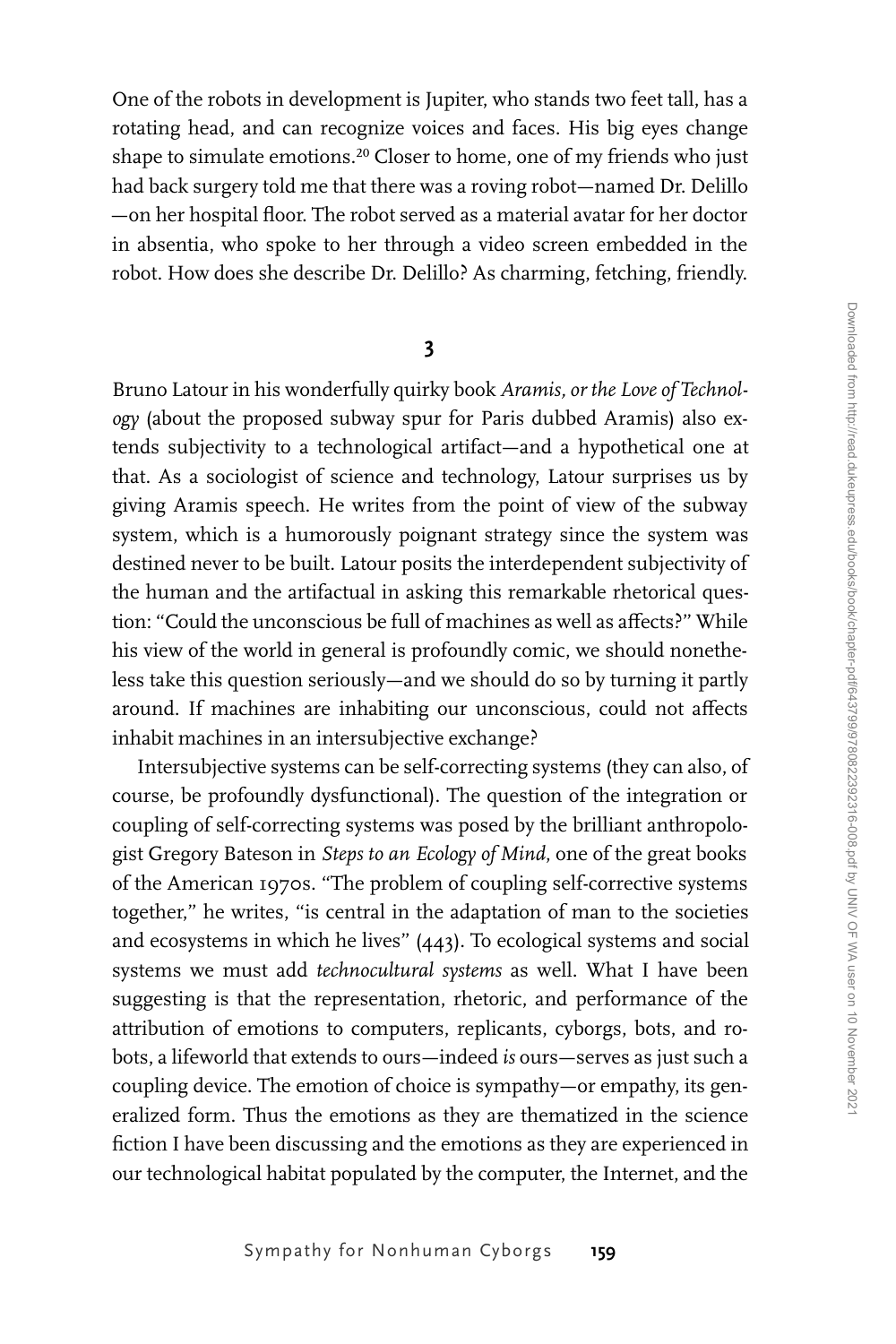robot together serve as a kind of bridge—as an intangible but very real prosthesis that helps us connect ourselves to the world we have been inventing.

In short, the emotions are themselves an important dimension of phenomenological accounts of human-technology relations. Indeed what I have been describing is precisely a phenomenology of technology, both as it is represented and as it is experienced. For the most part, phenomenological accounts of technology have been given in terms of experiential categories such as time and space—of speed and slowness, of immensity and contraction, and of distance and closeness, for example. But we need to consider the emotions as well.

Our technological habitat is changing profoundly in terms of the distribution of the emotions. In the past we've routinely ascribed anthropomorphic qualities to our fictional technological creations as well as to our inventions, as I noted earlier. But the attribution of emotions to the new forms of our technological lifeworld represents a quantum leap, one that is accelerating. We are behaving as if the emotions of these new forms are real, as our science fiction insists they are. As an attachment or prosthetic device to new technological lifeforms (one that is reciprocal), the emotions, intangible yet embodied, differ radically from the conceptualization of tools as a prosthetic extension of the body that connects us to the world—as the cane, for example, puts the person who is blind in touch with the world around them, or the telescope amplifies our power to see into the distance $21$ 

The body is central to phenomenological accounts of experience, which returns us to the subject of embodiment and the emotions. The psychologist Silvan Tomkins has insisted that ''the creation of a human automaton would require an affect system" (41). The philosopher Hubert Dreyfus argued in the early 1970s that in order to be truly intelligent, computers would require embodiment. In 1985 the artificial intelligence researcher Marvin Minsky wrote in *The Society of Mind* that ''the question is not whether machines can have any emotions, but whether machines can be intelligent without any emotions'' (163). As Turkle reports, by the late 1980s students at MIT "were suggesting that computers would need bodies in order to be empathetic . . . and to feel pain'' (111). And in the mid-1990s Rosalind Picard's *A√ective Computing* appeared. As the founder and director of the Affective Computing Research Group at MIT's Media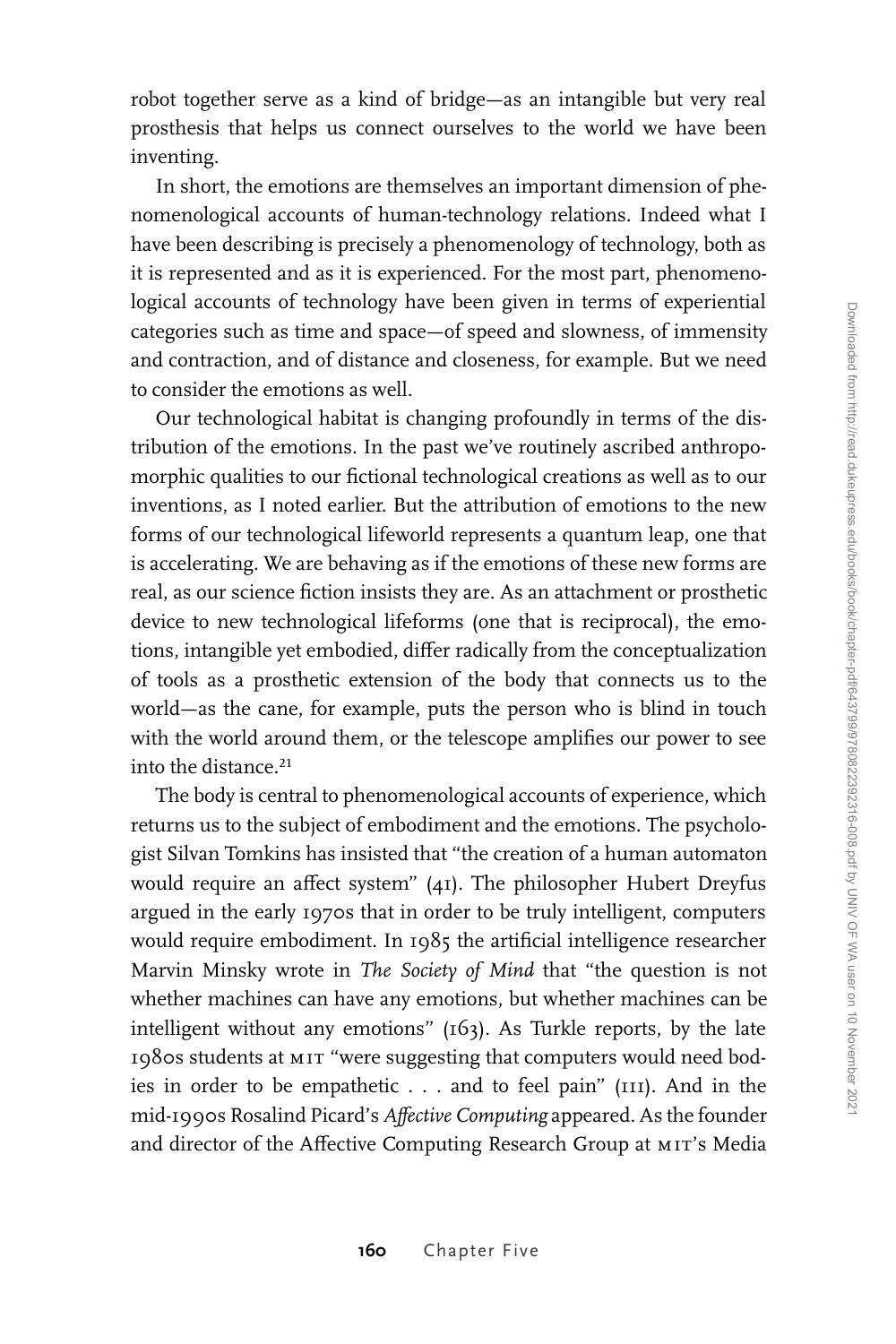Laboratory, Picard argues that ''if we want computers to be genuinely intelligent, to adapt to us, and to interact naturally with us, then they will need the ability to recognize and express emotions, to have emotions, and to have what has come to be called 'emotions intelligence' '' (x).

How could affects inhabit machines? As we have seen, Rodney Brooks has given one answer. He believes that in the future machines will be built that have both consciousness and emotions. Recent research by neurologists, who underscore the materiality of the emotions, has also sounded the theme of the importance of the emotions in our definition of intelligence. In *The Emotional Brain* Joseph LeDoux seeks to redress the imbalance that has been the legacy of cognitive science (and more specifically the field of artificial intelligence). Indeed LeDoux concludes in effect that the emotional ''wiring'' in our brains is stronger than the rational wiring. In a somewhat similar vein in *Descartes' Error*, the neurologist Antonio Damasio argues that the neural systems of reason and emotion are intertwined, thus giving rise to mind, and that emotions are critical to health of all kinds, including making appropriate decisions in everyday life. Importantly for my purposes, Damasio concludes ''that there is a particular region in the human brain where the systems concerned with emotion/ feeling, attention, and working memory interact so intimately that they constitute the source for the energy of both external action (movement) and internal action," including reasoning (71). That a certain spot in the brain has been identified as crucial to emotional intelligence underscores the radical materiality of Damasio's theory of the emotions.

Finally, perhaps in part because of all the science fiction I've been reading and watching, along with work from such widely disparate fields as media theory, artificial intelligence, neurology, and science and technology studies, I find that even such analytically dispassionate books as LeDoux's *Emotional Brain* and Damasio's *Descartes' Error* have the effect of encouraging me to think that one day artificial life—embodied in nonhuman cyborgs of all shapes—will indeed possess emotions. LeDoux explicitly states that a computer ''could not be programmed to have an emotion'' because it is an assemblage of machine parts, not the slow and unpredictable result of biological evolution (41). But I am nonetheless inspired to think otherwise, in great part because of his use of the metaphor of ''wiring,'' which implies a technical feat we can surely accomplish, and also in part, paradoxically, because of the biological basis of his the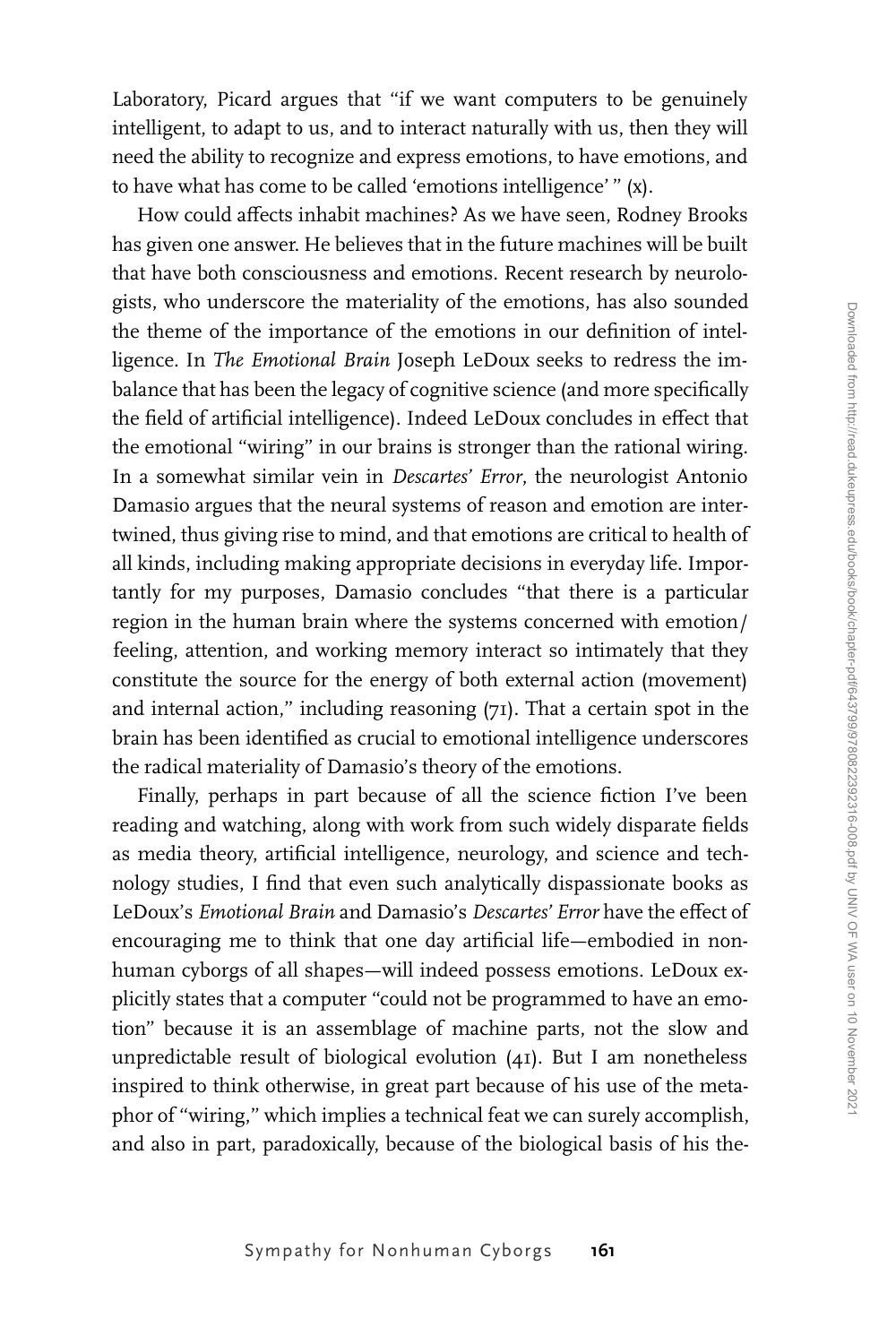ory of the emotions—that they are grounded in the body, that they are biological functions of the nervous system and not mere intangible psychic states.

In the process of doing research for this chapter, then, I have become singularly well socialized to the prospect of what I have been calling nonhuman cyborgs possessing emotions.<sup>22</sup> The postmodern nonhuman cyborg will have a body and will be able to feel pain. The postmodern nonhuman cyborg will be complete and endowed with true artificial life because it will be capable of making decisions based in part on emotional intelligence. Embodiment is key. Researchers in artificial intelligence at mit are not following the lead of IBM with Deep Blue, a computer contained in twin black monolithic boxes. Instead they are experimenting with embodiment by building robots that interact bodily with the environment. The name of one of the projects is Cog, a reference to the intent to make a robot that can think self-reflexively. Even more to the point, Cynthia Breazeal, who was central to the Cog project in the 1990s, has designed a robot named Kismet who has received well-deserved attention. As Peter Menzel and Faith D'Aluisio write in *Robo Sapiens: Evolution of a New Species*, ''The pink-eared, rubbery-lipped Kismet alternatively pouts, frowns, and displays anger, along with a host of other expressions that outwardly display human emotion'' (66). As the director of the Personal Robots group at the mit Media Lab, Breazeal subscribes to an interactive simulation theory of the emotions, in which she understands emotions to be shared and exchanged, with communication fundamentally dialogic in nature. Her model for the interaction between human and nonhuman cyborgs is based on infant learning. Her robots possess what she describes as a "rich cognitive affective architecture," with feedback learning loops critical to development. Her aim is to create socially intelligent nonhuman cyborgs.<sup>23</sup> What is Breazeal's relationship to Kismet? Kismet "is my baby," she remarks.<sup>24</sup>

Along with My Real Baby, Breazeal's robots are a beginning, one that recalls the whimsical robots of *Silent Running.* Another beginning is to be found in the marvelously creative work of the multimedia artist Lynn Hershman Leeson, who recently invented a "character" she calls Agent Ruby.<sup>25</sup> As an artificially intelligent Web agent who exists on a multitude of platforms, Agent Ruby will respond to your questions (although as I discovered when I tried to interact with her in December 2005 at the Henry Art Gallery at the University of Washington, she can also fall silent if a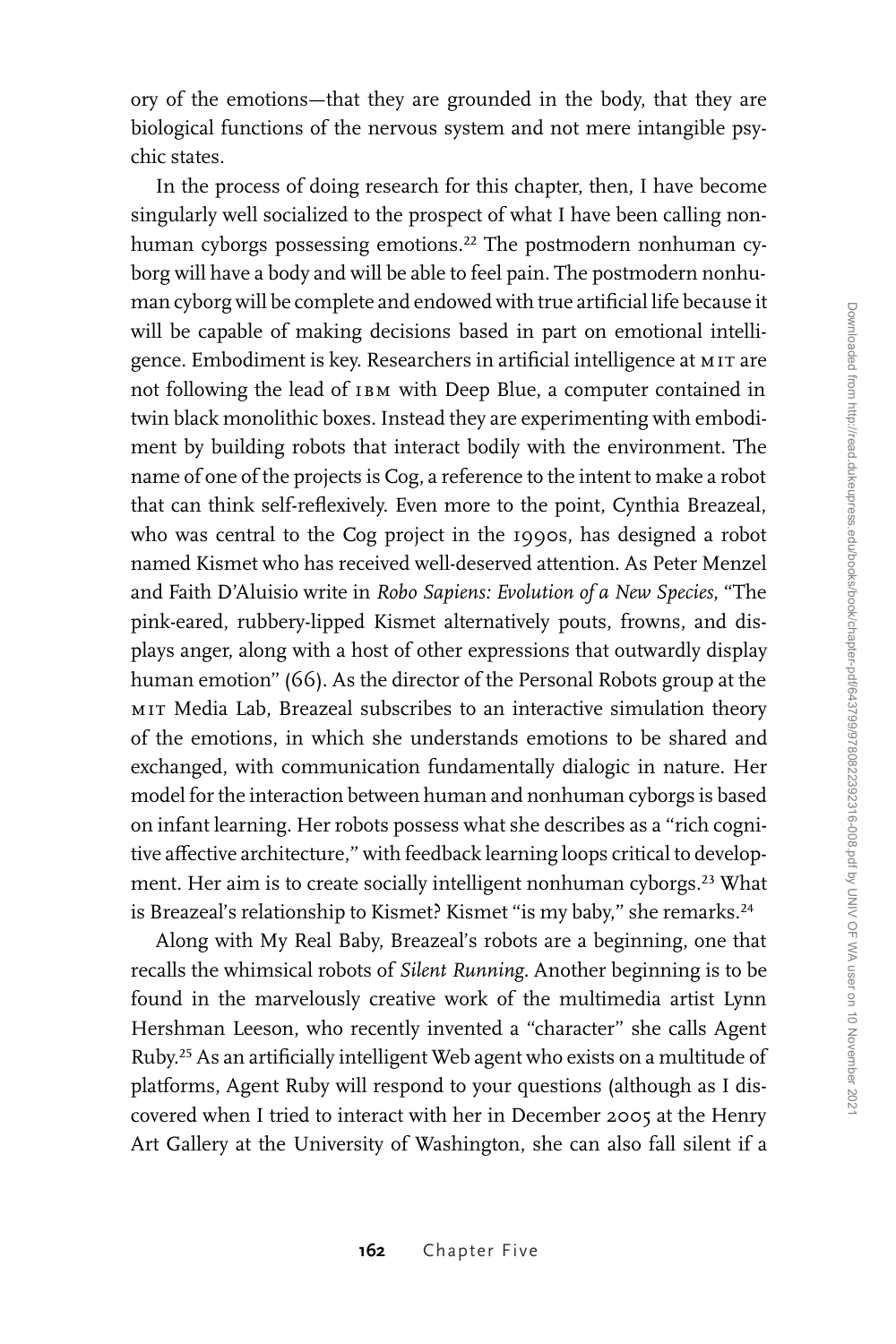glitch troubles her program). She has been joined by Leeson's new creation, a presence on a flat-screen monitor named pina who, like Agent Ruby, has the face of the beautiful Tilda Swinton but is much smarter and draws you to her.

If the time-honored trajectory of liberal thought as well as of critical theory is dispassionate reflection enabled by perspective (especially historical perspective) then I depart from that tradition here. I conclude this chapter in the world of science fiction that has for me taken on the form of future fact. I end not with the reflex of critique but with an openness to the future provided by a feeling for the cyborg—a cyborg that is simultaneously human and nonhuman, and one that is a condensation of the result of mutual intersubjectivity over an evolutionary period of time. This is my feeling for the cyborg: I consider it a structure of feeling in Raymond Williams's sense, one that is supported by important imaginative, scientific, theoretical, and critical work in many disciplines.

I close by referring to Sarah Zettel's *Fool's War.* Set centuries into the future, *Fool's War* introduces us to a character named Dobbs, a short, funny, resourceful, courageous troubleshooter and stress reliever who has accepted the position as a fool on the spaceship *Pasadena.* It is only when we are halfway through the novel that Zettel discloses that Dobbs was born as a sentient artificial intelligence. It is only after Dobbs matured that she learned how to assume the shape of a human being. Now she can both navigate information pathways bodilessly and pass, embodied, as a human being.

Imagine my sense of confirmation when I read in *Fool's War* that many centuries before in our not-too-distant future, maps of human neural pathways were applied to silicon chips, thereby producing the first sentient artificial intelligence (named Hal Clarke in an allusion to *2001*). I will not rehearse the plot here but rather only remark that in the course of the novel the main human character—the woman who is captain of the spaceship—comes to have both respect and sympathy for Dobbs and her travails, just as I do as a reader. The theme of the embodiment of artificial intelligence is crucial to the story. It is in the state of embodiment that emotions are learned—in particular the emotion of sympathy. And it is through the cross-species communication of the caring emotions that the